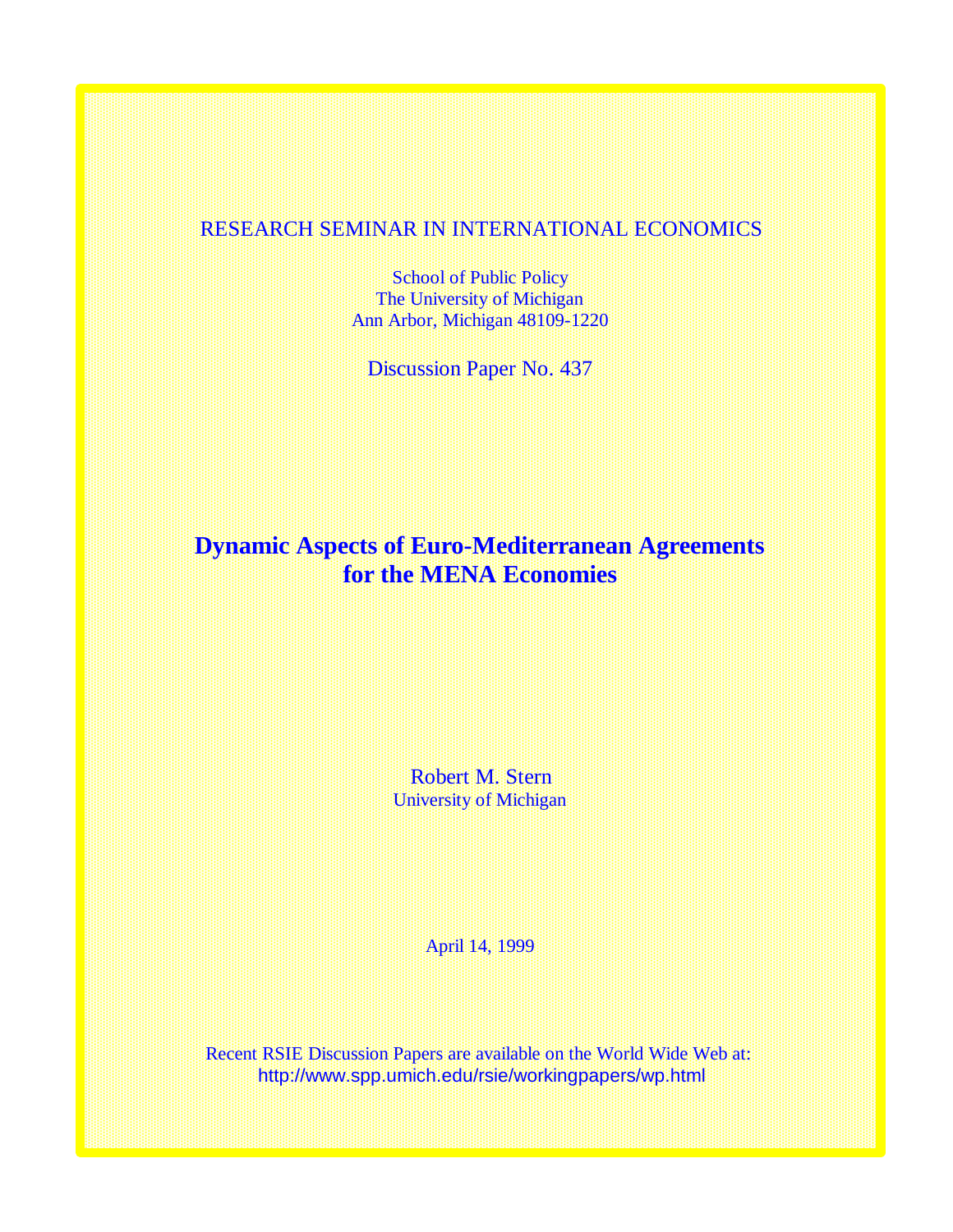# **Dynamic Aspects of Euro-Mediterranean Agreements for the MENA Economies**

# **Robert M. Stern University of Michigan**

Presented at Workshop on "The Dynamics of New Regionalism in MENA: Integration, Euro-Med Partnership Agreements and After," co-sponsored by The Economic Research Forum for the Arab Countries, Iran, and Turkey, OECD Development Center, and The World Bank, Cairo, Egypt, February 6-7, 1999

# **Abstract**

This paper addresses the variety of static and dynamic impacts that the Euro-Med Agreements (EMA) may have on the MENA economies. It first considers options for trade and domestic policy reforms, including the context in which policies are designed and implemented and the range of policy options spanning unilateral measures, multilateral measures, and preferential arrangements such as the EMAs. It then sets out the comparative static and dynamic-growth frameworks for analyzing the effects of alternative policies. This is followed by a review of ex ante assessments of existing and proposed EMAs using CGE modeling and qualitative analysis and the potential dynamic effects that EMAs may bring about. Because EMAs are limited in scope, there is no guarantee that the MENA economies will realize significant dynamic benefits. Nonetheless, if EMAs result in enhancing policy credibility, the MENA economies might well improve their dynamic-growth prospects by instituting effective unilateral domesticpolicy reforms and aligning their foreign trade and investment policies more closely on a multilateral basis with the global trading community.

Revised April 14, 1999

Address correspondence to: Robert M. Stern School of Public Policy University of Michigan Ann Arbor, MI 4819-1220 U.S.A.

Telephone: 734-764-2373 FAX: 734-763-9181 E-Mail rmstern@umich.edu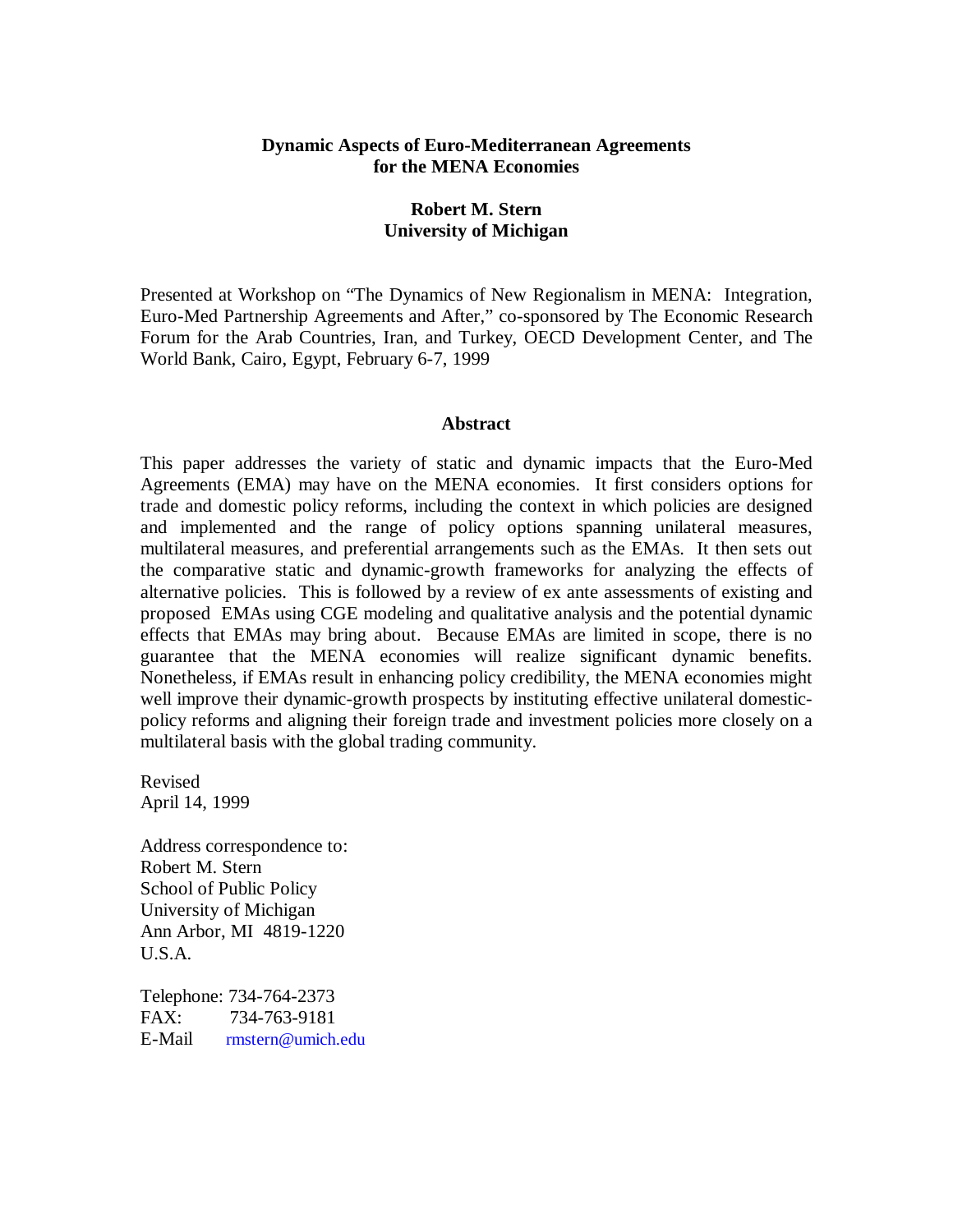# **Dynamic Aspects of Euro-Mediterranean Agreements for the MENA Economies**

# **Robert M. Stern University of Michigan**

# **I. Introduction**

- **II. Analysis of Options for Trade and Domestic Policy Reforms**
	- **A. Policies and Institutions**
	- **B. Choice of Policy Options**
		- **1. Unilateral measures**
		- **2. Multilateral measures**
		- **3. Preferential arrangements**
- **III. Analytical Framework: Comparative Statics**
- **IV. Analytical Framework: Dynamic Growth Effects**
- **V. Ex Ante Assessments of the Euro-Med Agreements**
	- **A. CGE Modeling Assessments**
	- **B. Other Assessments**
- **VI. Conclusions and Policy Implications**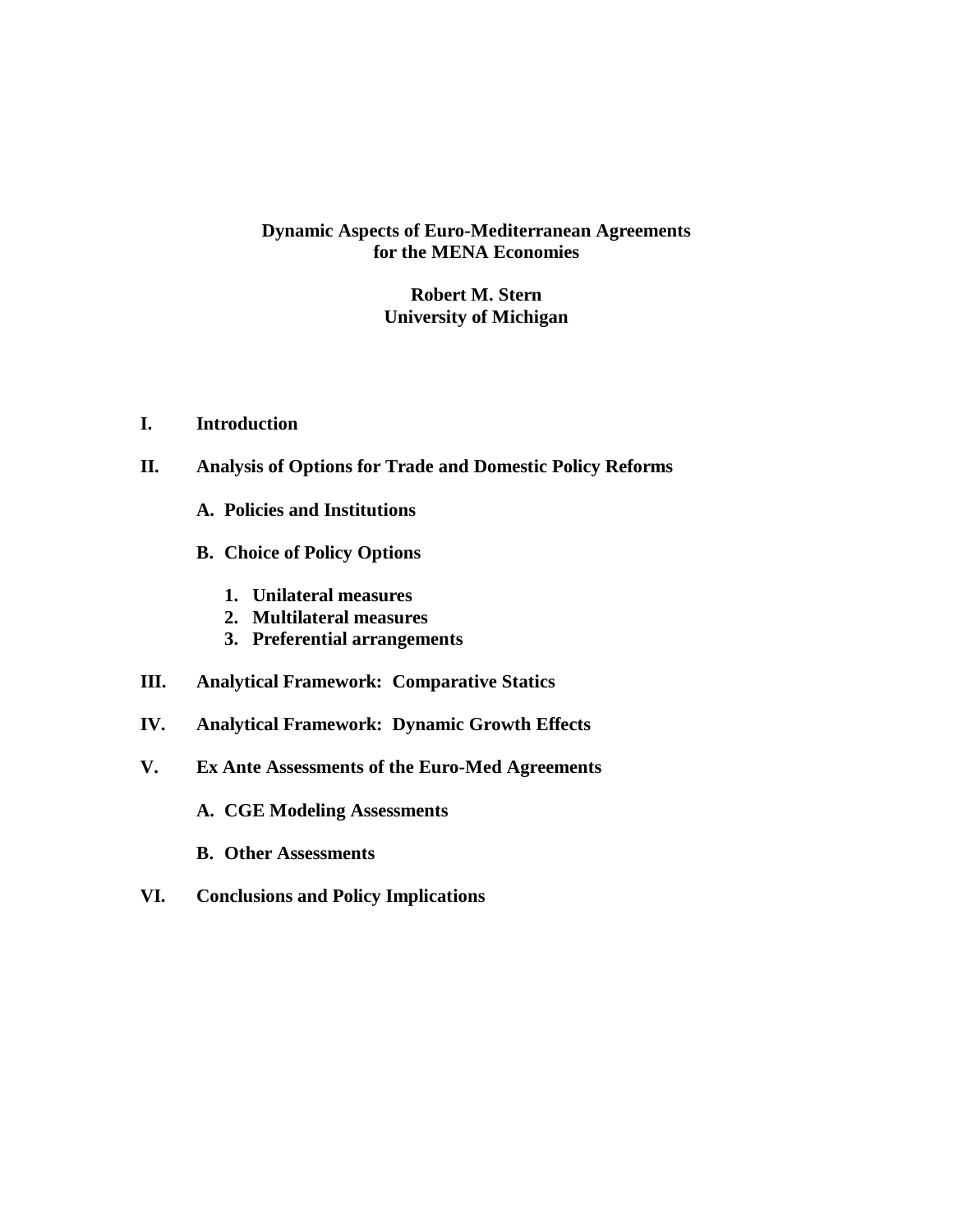# **Dynamic Aspects of Euro-Mediterranean Agreements for the MENA Economies\***

# **Robert M. Stern University of Michigan**

# **I. Introduction**

With the proliferation of regional trading arrangements (RTAs) that has occurred in the past several years, questions naturally arise as to the motivations that countries may have in joining such arrangements and what economic benefits they may gain. A number of so-called Euro-Med Agreements (EMAs) have been negotiated between the European Union and countries in the Middle East/North Africa (MENA), including Israel, Jordan, Morocco, the Palestine Authority, and Tunisia. Discussions are also in progress involving Algeria, Egypt, Lebanon, and Syria. These EMAs are essentially Free Trade Agreements (FTAs) that amount to the unilateral removal of trade barriers by the individual MENA countries, given that in most cases they have already had virtually duty-free access for their exports of manufactures to the EU for a considerable period of time. EMAs thus can be characterized as a form of what is referred to as shallow integration, although they may also involve aspects of deeper integration insofar as they specify that MENA countries will remove or modify certain domestic barriers and harmonize particular regulations with those existing in the EU.

By entering into an EMA, a MENA country apparently expects that it will realize economic benefits. These benefits will come ostensibly from the reduction/removal of the country's trade barriers and assurance of continuing and unimpeded access to the EU market. Further, there may be an expectation of increased domestic investment and larger inflows of foreign direct investment (FDI) especially from the major EU trading partners insofar as the country's investment climate will be improved by the locking-in of its policy reforms. If all goes well, the country may enter into a virtuous circle of growth as it experiences increases in capital

-

<sup>\*</sup> I wish to thank Hans Lofgren and Ali Bayar and other conference participants for their helpful comments.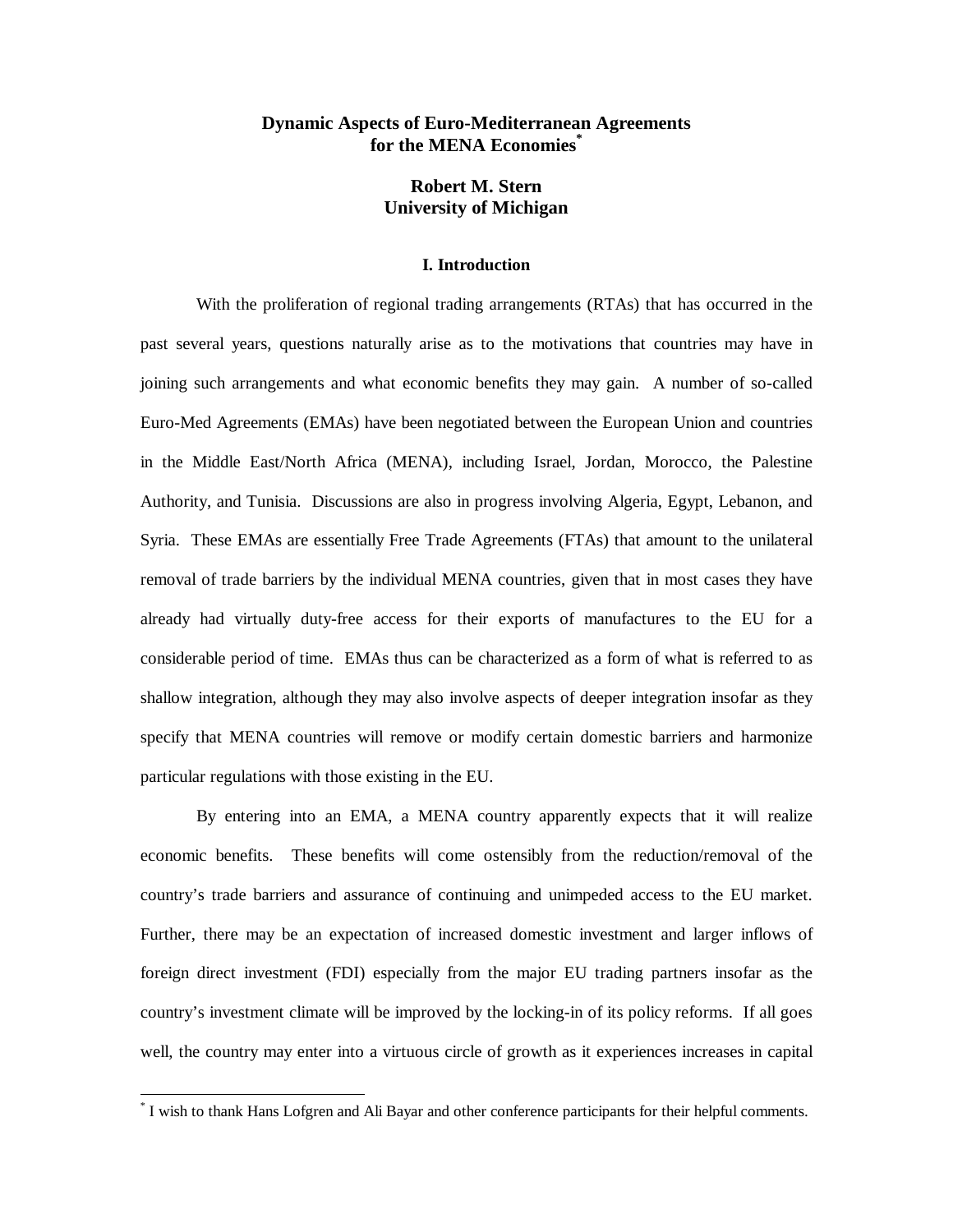formation and improvements in productivity resulting from the knowledge spillovers that are generated in its trade and investment relations with the economically more advanced EU partners. Transfers of income and technical assistance made available by the EU may further assist this process.

The foregoing are the issues that will be addressed in this paper. The discussion is structured as follows. Section II deals with options for trade and domestic policy reforms, and Sections III and IV set out the framework that can be used to analyze the static and dynamic effects involved. Section V reviews the ex ante assessments of the EMAs for Tunisia, Morocco, Egypt, and Lebanon, based on Computational General Equilibrium (CGE) modeling and qualitative analysis, and the extent and conditions under which these EMAs may yield dynamic benefits. Conclusions and policy implications are presented in Section VI.

# **II. Analysis of Options for Trade and Domestic Policy Reforms**

It is clear from historical experience that effective policies and institutions are crucial underpinnings for successful economic development and growth. It is in this light that we can consider the policy options that governments have available to them. For our purposes here, these options include unilateral measures, multilateral measures, and preferential arrangements. The issue then is the framework to be used in analyzing the different options, in particular to identify and assess the static and dynamic growth effects of the different policies.

#### **Policies and Institutions**

There is an abundance of historical evidence on the crucial role that effective policies and institutions play in fostering economic development and growth. As Francois (1997, pp. 35-36) has noted:

"[The] recent movement to market-based policies has… served to highlight the importance of political economy constraints in the economic reform process. As North (1990) has emphasized, not all stable policy regimes are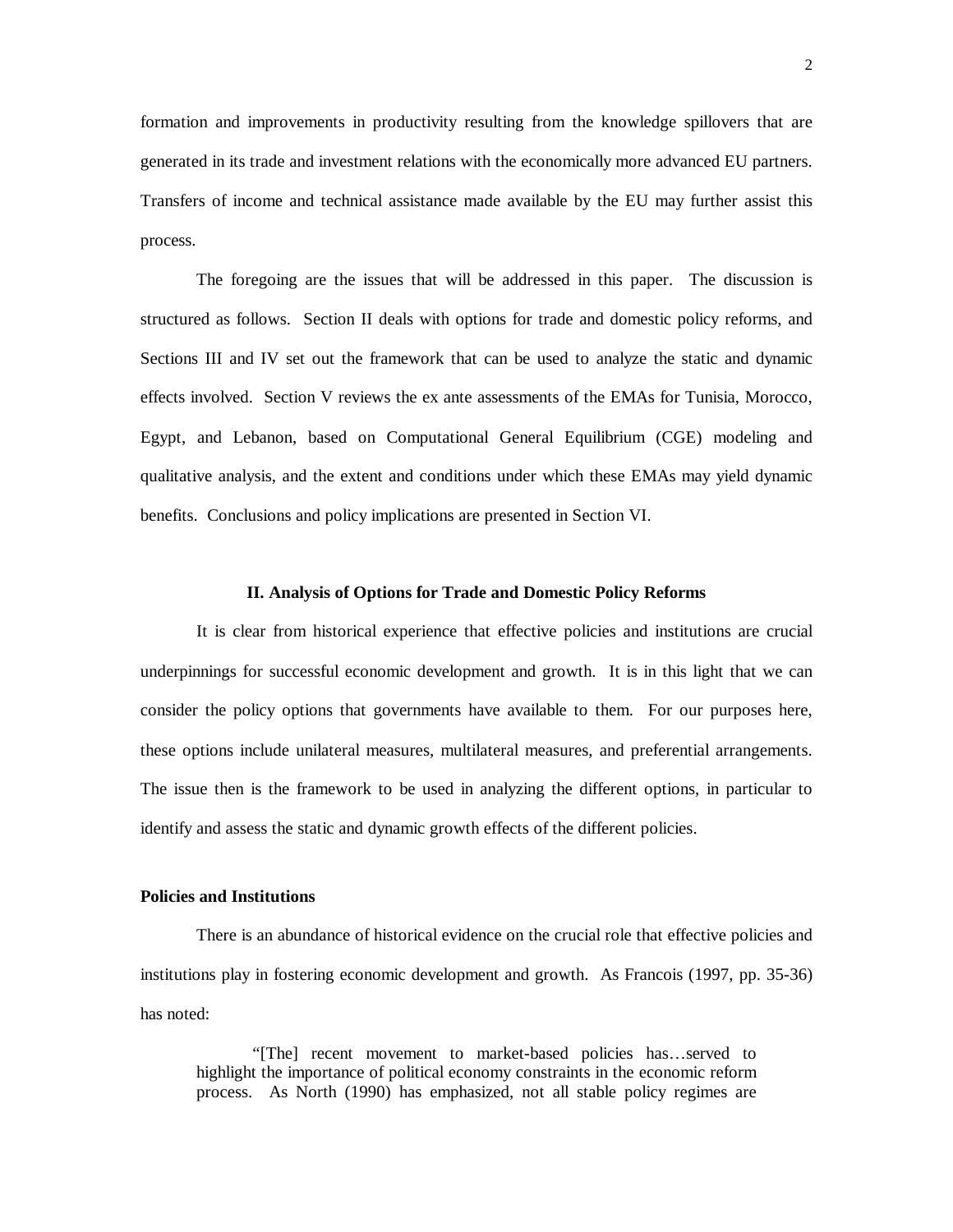characterized by good practice. In fact, through most of history, and across most of the world, regimes conducive to stagnation and decline have been remarkably tenacious and even robust. At this point, the fundamental problem of development economics is perhaps not so much the identification of good practices, but rather the identification of the institutional arrangements necessary for the sustainability of such practices. Not surprisingly, given the demonstrated difficulties inherent in pursuing good long-run policies both through painful short- and medium-run adjustments, and through sustained pressures of rent seeking (and rent preservation), a common theme to emerge in some of the recent development literature is the potentially positive role, at least in the economic arena, that can be played by a strong, stable central government in anchoring such policies."<sup>1</sup>

This then is the context in which we can consider the choice of policy options that governments have available to them.

## **Choice of Policy Options**

It has long been recognized that it may be in a country's interest to institute policy reform and liberalization unilaterally. England's repeal of the Corn Laws and the adoption of free trade in the 1840s is the classic illustration of unilateralism. Modern counterparts of the free trade ideal can be found in Hong Kong and Singapore. There are innumerable examples of other, relatively small developing countries that have undertaken unilateral policy reforms in the past three decades in an effort to do away with the distortionary and welfare-reducing effects brought about by policies of import substitution. Thus as, Puga and Venables (1998, p. 238) have noted:

"Unilateral liberalization can attract industry and bring a real gain in income. Although more intense competition has an adverse effect on profitability in the liberalizing economy, import supply creates beneficial forward linkages to domestic production and promotes industrialization. … these linkages arise just from the use of imported goods as inputs; in reality these linkages might come through several channels. A recent World Bank (1994: 7) study argues that

'By opening their economies, countries gain access to more affordable consumer goods and to technologies and intermediate goods that help reduce production costs. Thus, by improving the climate for investment, liberalization also helps to attract foreign capital. Foreign investment, in turn, can provide the technology and financing required to establish a more efficient production structure."

-

<sup>&</sup>lt;sup>1</sup> Along similar lines, see Hall and Jones (1998) and Olson (1996).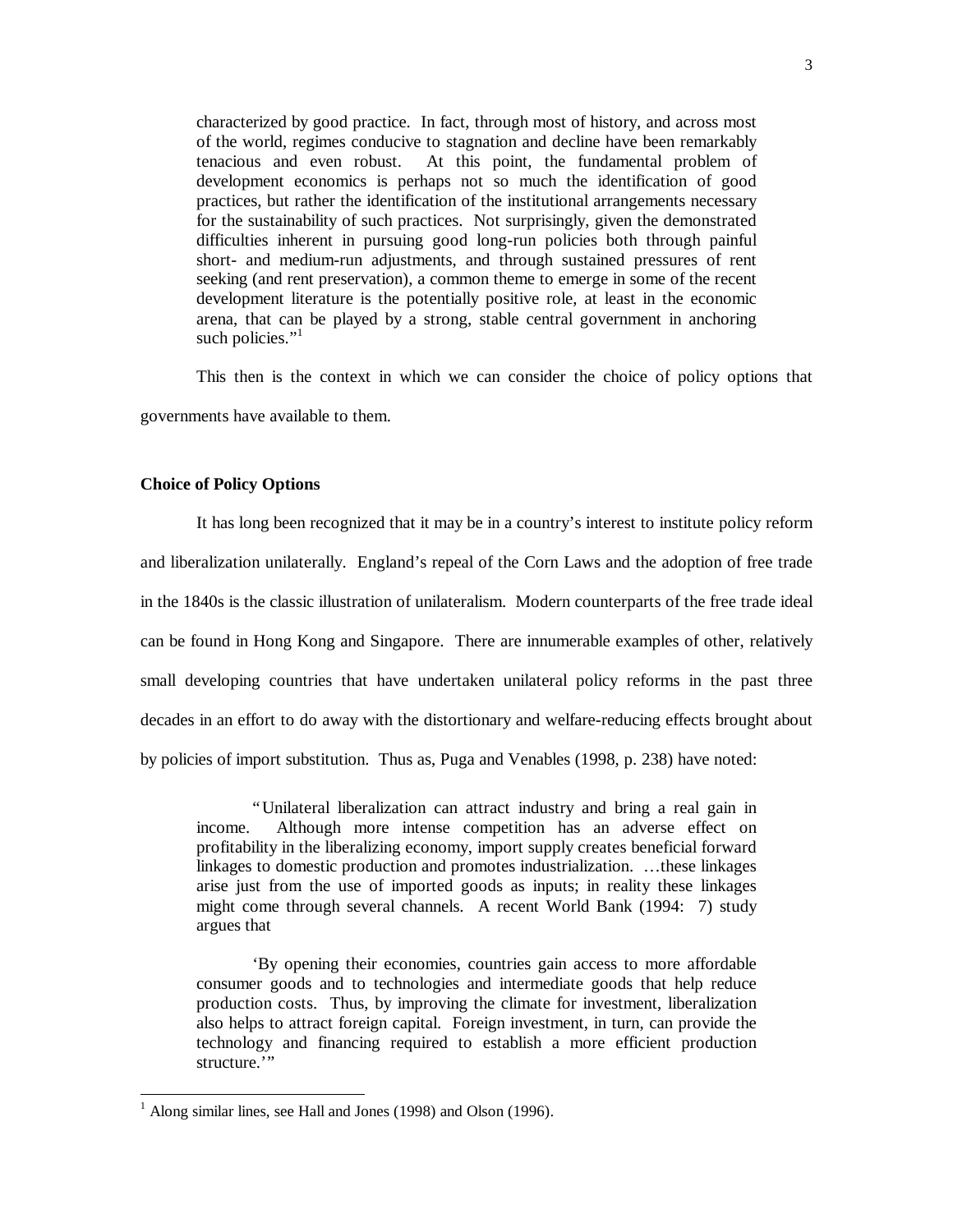Even though countries can liberalize unilaterally, there is no guarantee that they will be able to improve their access to foreign markets so long as trade barriers exist. Thus, multilateral liberalization carried out in the context of the GATT/WTO is an option that has merit. The multilateral option is based on the Most-Favored-Nation (MFN) principle of nondiscrimination and concessions are negotiated on a reciprocal basis. This serves to protect the interests of small, developing countries vis-à-vis the large and more powerful industrialized countries, and it also provides the small countries with improved access for their exports to the large markets of the industrialized countries. Concerted action in pursuit of freer trade globally may therefore result in significant mutual benefits to all countries involved, especially if combined with unilateral liberalization.

Entry into a preferential trading arrangement such as a Euro-Med Agreement is another option that countries may have. The questions here are why countries may choose this option and what they have to gain especially in relation to the unilateral and multilateral policy options. The pros and cons of multilateral and preferential arrangements have been discussed in Deardorff and Stern (1994). As they point out (pp. 49-50), a number of criticisms can be levied against multilateralism and presumably in favor of preferential arrangements. These are:

"1. The more countries that are involved in a multilateral negotiation, the more difficult and time consuming it will be to draw up a negotiating agenda and to conduct and conclude a negotiation. In view of the numerous parties involved… and the size and complexity of the negotiating agenda, individual countries/blocs may find themselves less able to focus on issues that concern them directly. It is possible furthermore that there may be foot dragging and a tendency for negotiating results to reflect the 'lowest common denominator' of the countries participating in the negotiations. These difficulties can presumably be avoided in negotiating preferential arrangements in which fewer countries are involved and the negotiating agenda can be more readily agreed on.

2. Because of MFN, concessions may be granted to individual countries without there being any quid pro quo. Free riding may thus occur, unless steps are taken to make concessions conditional… . [Preferential]… arrangements may therefore be appealing as a way of limiting free riding.

3. … the [multilateral] rules are inadequate in important respects. For example, it has proven difficult to resist the introduction of nontariff restrictive measures [e.g., antidumping] and effectively constrain the use of… subsidies… .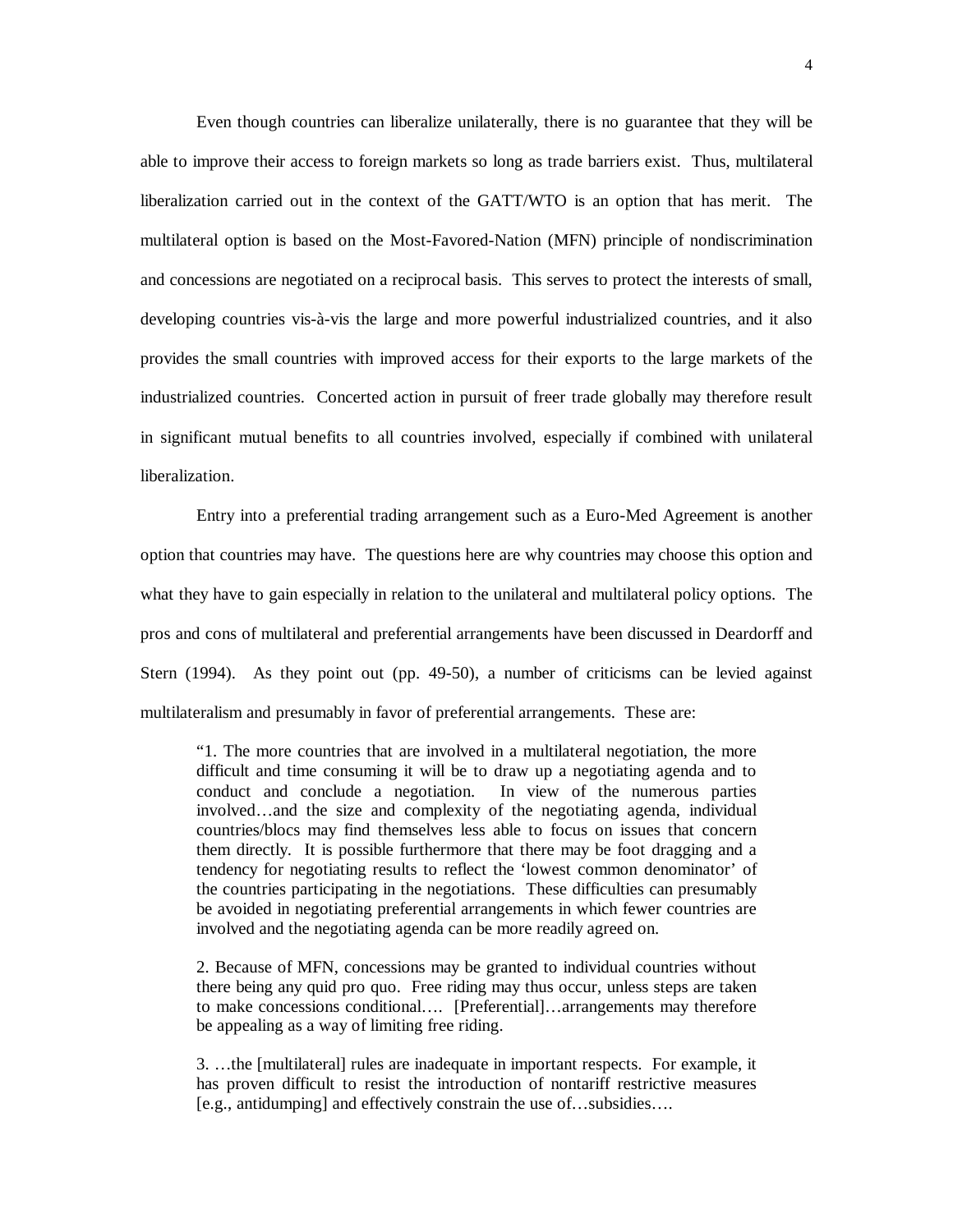4. … [multilateral negotiations have] been too narrowly focused on trade in goods and [have] not dealt effectively with...the "new" issues of services and trade related intellectual property rights,… investment measures,… and environmental issues… . This suggests that [preferential arrangements]… can be more focused and tailored to specific circumstances.

5. Asymmetries exist with respect to the influence of large as compared to medium size and small countries. Large countries may believe that the [multilateral]… system ties their hands because of the nondiscrimination and MFN principles, and, accordingly that their… economic and political interests would be better served in [preferential]… negotiations that are designed to protect their domestic firms and to open foreign markets to their exporters. Medium size and small countries, on the other hand, while recognizing the benefits of MFN, if their trade is predominantly with a single large trading country or trading bloc, may believe that they can get better and more assured access to its market by means of preferential trading arrangements rather than through multilateral negotiations."

Having articulated a number of criticisms of multilateralism, we can turn the discussion

around and note some significant limitations of preferential arrangements and, by implication,

arguments favoring multilateralism. Thus, according to Deardorff and Stern (1994, pp. 51-52):

"1. Perhaps the chief concern over preferential trading arrangements is that they may be detrimental to world welfare because of the trade diverting effects that may result and the potentially exploitative tariff behavior that the formation of large trading blocs may engender. However,… there is no presumption that preferential arrangements need be welfare reducing. … Also, the formation of trading blocs need not in itself lead to exploitative behavior if there is a strong sense of commitment to international cooperation among governments in the design and implementation of trade policies and to the removal of trade barriers. Of course, nothing can be guaranteed one way or the other. It will depend on the circumstances. Nonetheless, it might be argued that this agnostic conclusion is fraught with danger. That is, there is a case to be made that the world needs a strong multilateral system with effective rules and discipline… .

2. Critics of multilateralism have pointed to the slowness and cumbersomeness of [multilateral] negotiations and thus to the greater comparative ease of [preferential] negotiations. [But] this favorable view of preferential arrangements has been questioned,… [the point being] that the serious and definitive [multilateral] negotiations are concentrated within a relatively short period of time. Also, most of the actual negotiations involve a limited number of the major trading countries/blocs. In contrast, Schott (1989) cites some specific drawbacks of preferential arrangements, in particular: … elaborating detailed and potentially costly rules of origin; and the need in any event to cover in detail the same issues as in a multilateral negotiation and to reconcile possible divergences of rights and obligations between multilateral and preferential arrangements. Further, if existing preferential arrangements are to be extended to additional countries, a whole new set of negotiations may be required each time. A case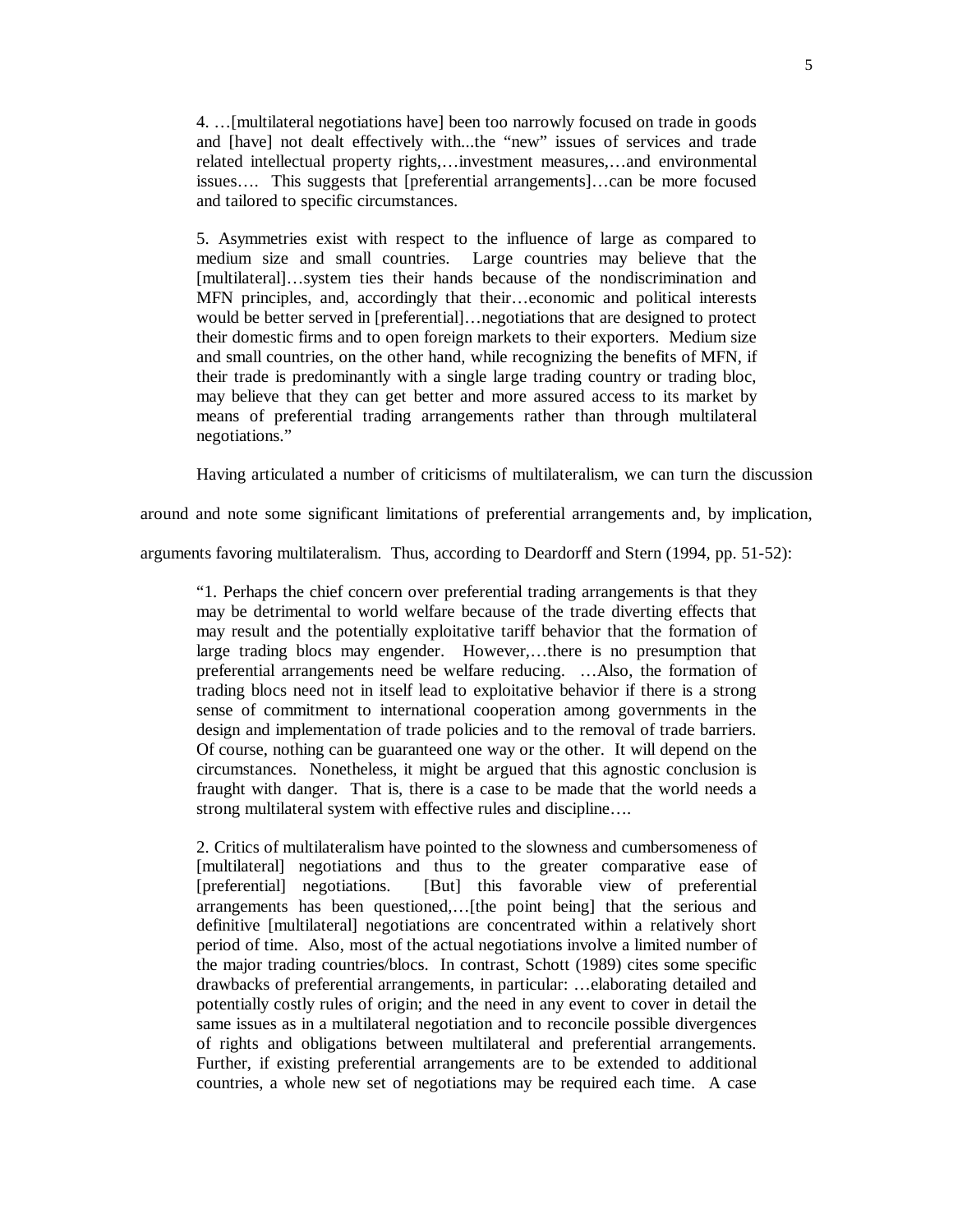can be made therefore that it is misleading and even false to believe that it may be relatively easy to negotiate preferential trading arrangements.

3. … Support for multilateralism might… be eroded if a large part of the available negotiating effort and expertise were shifted to the preferential option. Furthermore, once a preferential arrangement is created, it may become dominated by vested interests that feel threatened by, and will thus oppose, multilateral liberalization."

It should be evident from the preceding discussion that each of the three policy options mentioned – unilateralism, multilateralism, and preferential arrangements – has some particular merits as well as limitations. It is difficult accordingly to reach an a priori judgment as to which policy option or combination thereof offers a country or group of countries the greatest possible benefits. This will depend upon the circumstances of each case, thus necessitating careful and detailed empirical analysis of the various options. Let us turn then to consider the analytical framework that can be used to identify the main economic effects at issue.

## **III. Analytic Framework: Comparative Statics**

Following long standard conventions, I will first consider the comparative static effects of changes in policies and thereafter the dynamic growth effects.

Suppose to begin with that we have a small country that opts to reduce/remove its existing trade barriers and to undertake domestic policy reforms on a unilateral basis. Traditional analysis under conditions of perfect competition suggests that there will be an intersectoral reallocation of resources away from industries formerly protected towards export industries and a corresponding change in the country's composition of trade that reflects its comparative advantage vis-à-vis its trading partners. Consumers will benefit from the realignment of domestic and foreign prices, and the nation as a whole will experience an increase in welfare. There may be some short-run domestic costs of adjustment involved to the extent that factors may not be perfectly mobile. But these adjustment costs will presumably be small in relation to the welfare gains involved and can be dealt with by redistributive policies. If instead of perfect competition,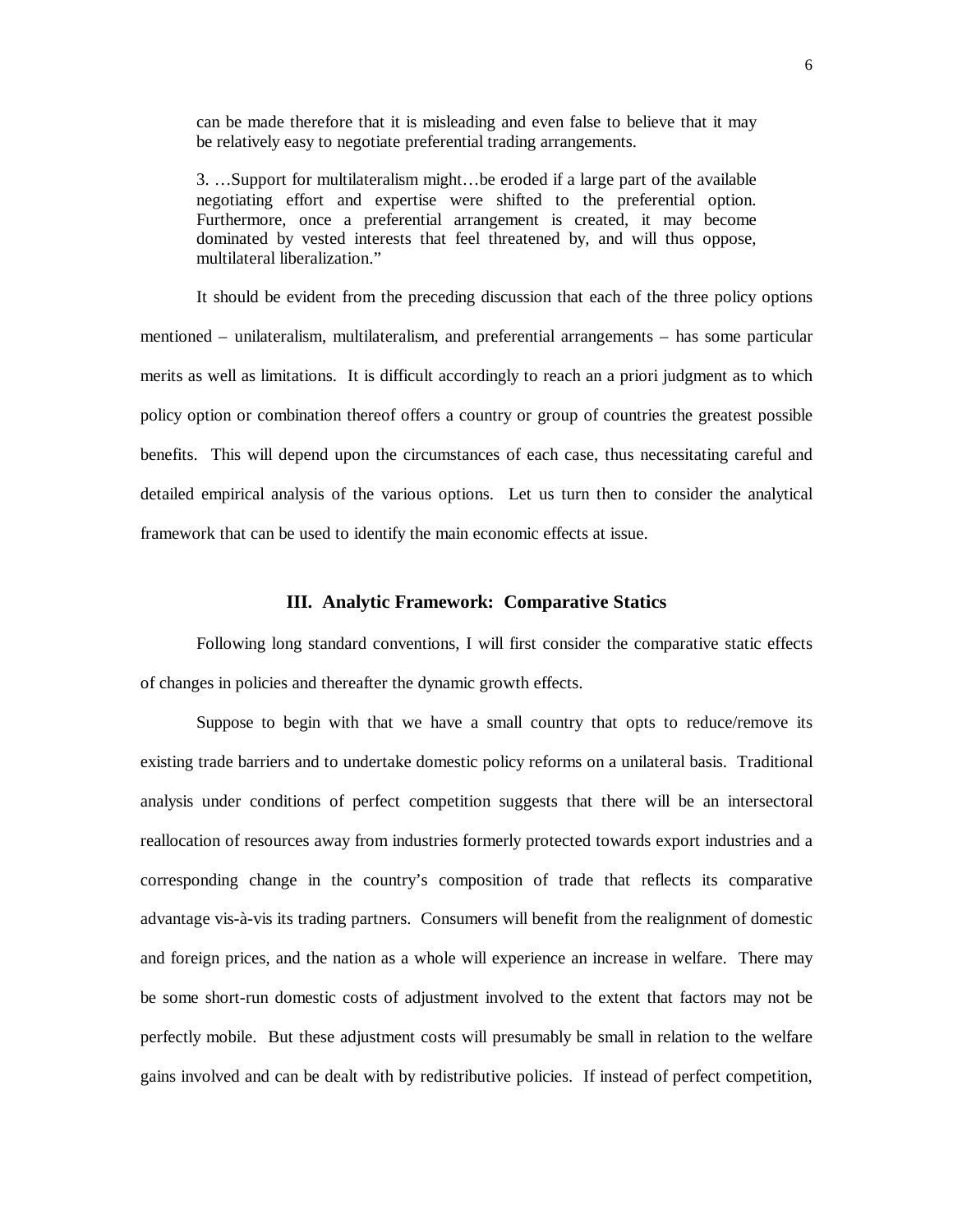firms are imperfectly competitive and produce differentiated products and consumers enjoy product variety, there could be even further benefits from unilateral liberalization. Furthermore, if capital is permitted to be mobile internationally, the country may experience an increase in inward investment with further consequent beneficial effects.

How is the foregoing textbook account of unilateral policy reform altered if we now consider the multilateral policy option? If it is assumed that the unilateral reform was undertaken in a setting in which there were trade barriers present in the country's trading partners, the reduction/removal of these trade barriers on a nondiscriminatory MFN basis would then reinforce the changes already described and further enhance both national and global economic welfare. The same would be true if trading partners instituted domestic policy reforms.

What distinguishes a preferential arrangement from unilateralism and multilateralism is that trade liberalization and domestic policy reforms are undertaken with respect to a certain designated trading partner or group of partners. Such an arrangement could take the form of a customs union that involves removal of trade barriers for member countries and a common external tariff, or a free trade area (FTA) in which member countries mutually remove their barriers vis-à-vis each other but keep their barriers intact on a sovereign basis for nonmembers. The FTA may be *trade creating* if it results in a shift from higher to lower cost sources of supply and *trade diverting* if there is a shift from lower to higher cost sources of supply. Which effect will predominate depends on given circumstances. To illustrate, in the case of Tunisia's EMA agreement, because Tunisia already has virtually free access to EU markets, the EMA would amount essentially to a unilateral removal of Tunisian barriers on EU imports and might therefore be trade diverting and thus detrimental to Tunisia's welfare. As Brown et al. (1997, p. 79) note:

"When Tunisia eliminates its relatively high tariffs against all EU-members but keeps its tariffs in place against other ("third") countries, a first effect is to cause substitution away from the imports of third countries. The reason is that imports from the EU now appear cheaper to buyers within Tunisia, who no longer have to pay the tariff. But these imports are not cheaper to the country as a whole, since, if they had been cheaper, they would have been purchased before when all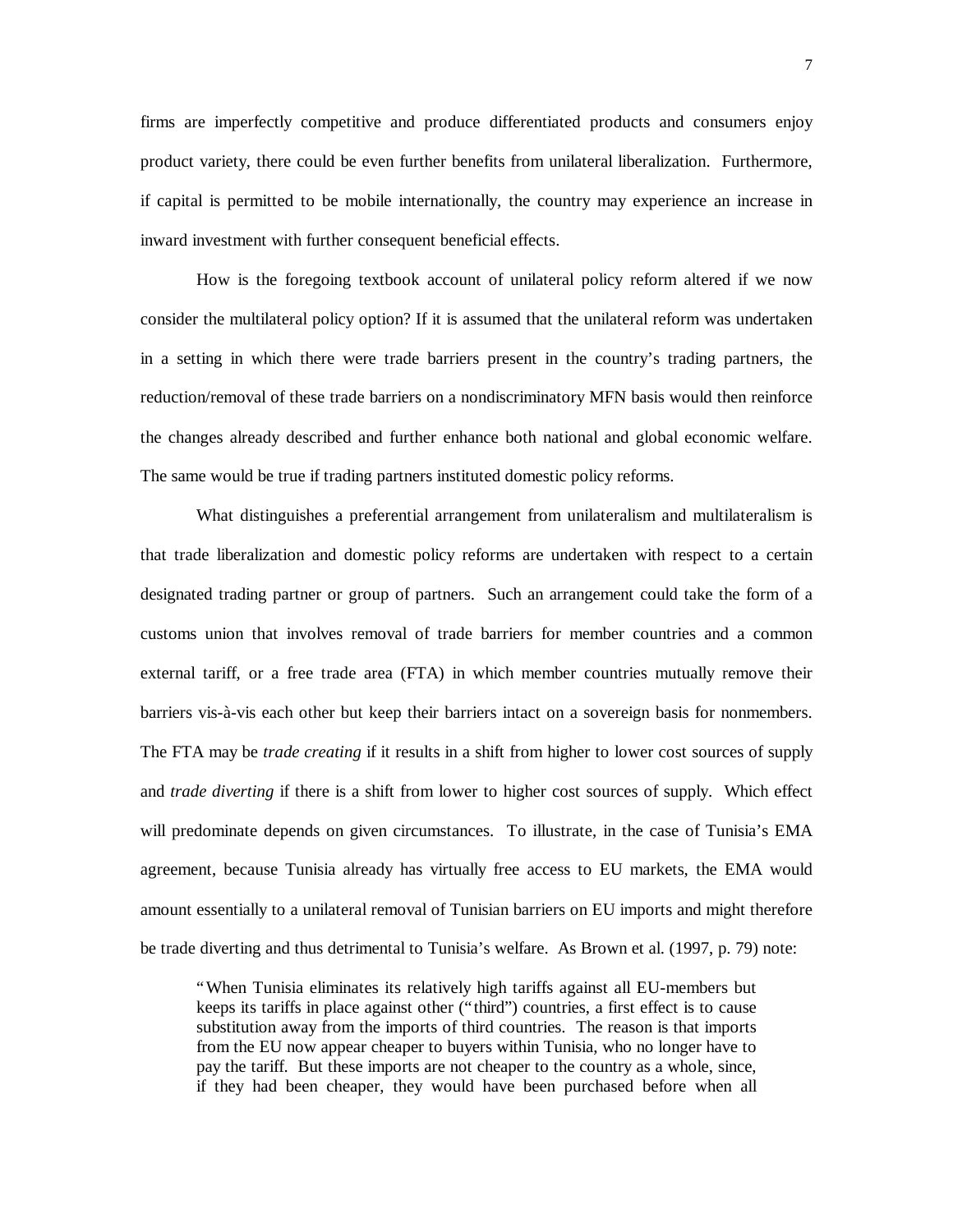imports faced the same tariffs. Therefore, the country as a whole loses from this substitution.

The way that this loss manifests itself within Tunisia is through the loss of tariff revenue. Initially, buyers were paying high prices for imports from the third countries, but a part of these high prices was staying within the country in the form of tariff revenues collected by the government: This tariff revenue was available to be used by the government and therefore contributed to economic welfare. … consumer incomes include both earned factor incomes plus … transfer [of tariff revenues] from the government, both of which are spent on goods and services. When tariffs against the EU fall, consumers pay less for the imports that they now buy from the EU instead of from third countries, but they lose even more as the transfer of tariff revenue is reduced as well."

It is conceivable that the trade-diverting effects could be even greater than described,

depending on whether or not restrictive rules of origin are put in place. A further detraction that

may arise is the establishment of a *hub and spoke* arrangement in which the EU is the main

beneficiary of separately negotiated EMAs that leave intact the bilateral barriers to trade between

individual MENA economies.

As already mentioned, preferential tariff reduction can be trade creating and thus welfare

improving. As Brown et al. (1997, p. 82) note:

"Trade creation occurs when buyers substitute imports from the EU for purchases of domestically produced goods. Since these two sources both now face zero tariffs, imports from the EU must be cheaper than their domestic alternatives in order to be bought, and the country therefore gains from switching to the more efficient source. … there is no loss of tariff revenue to offset the gain experienced by the purchasers. A limited amount of trade creation can occur to the extent that imports overall are made cheaper by the tariff reduction relative to domestic goods. But a greater scope for trade creation exists if the country is also able to increase exports, for then the revenues from increased exports can be spent on imports. Tariff reductions abroad… and a more general reallocation of factors toward export sectors can therefore contribute to trade creation and cause the overall welfare effect of an FTA to become positive."

While the preceding discussion of trade creation and diversion will be familiar to trade specialists, it nonetheless serves to clarify how the forces at work in preferential arrangements can be compromised in comparison to the manner in which unilateral and multilateral liberalization affects factor reallocation, consumer expenditures, and changes in trade. It should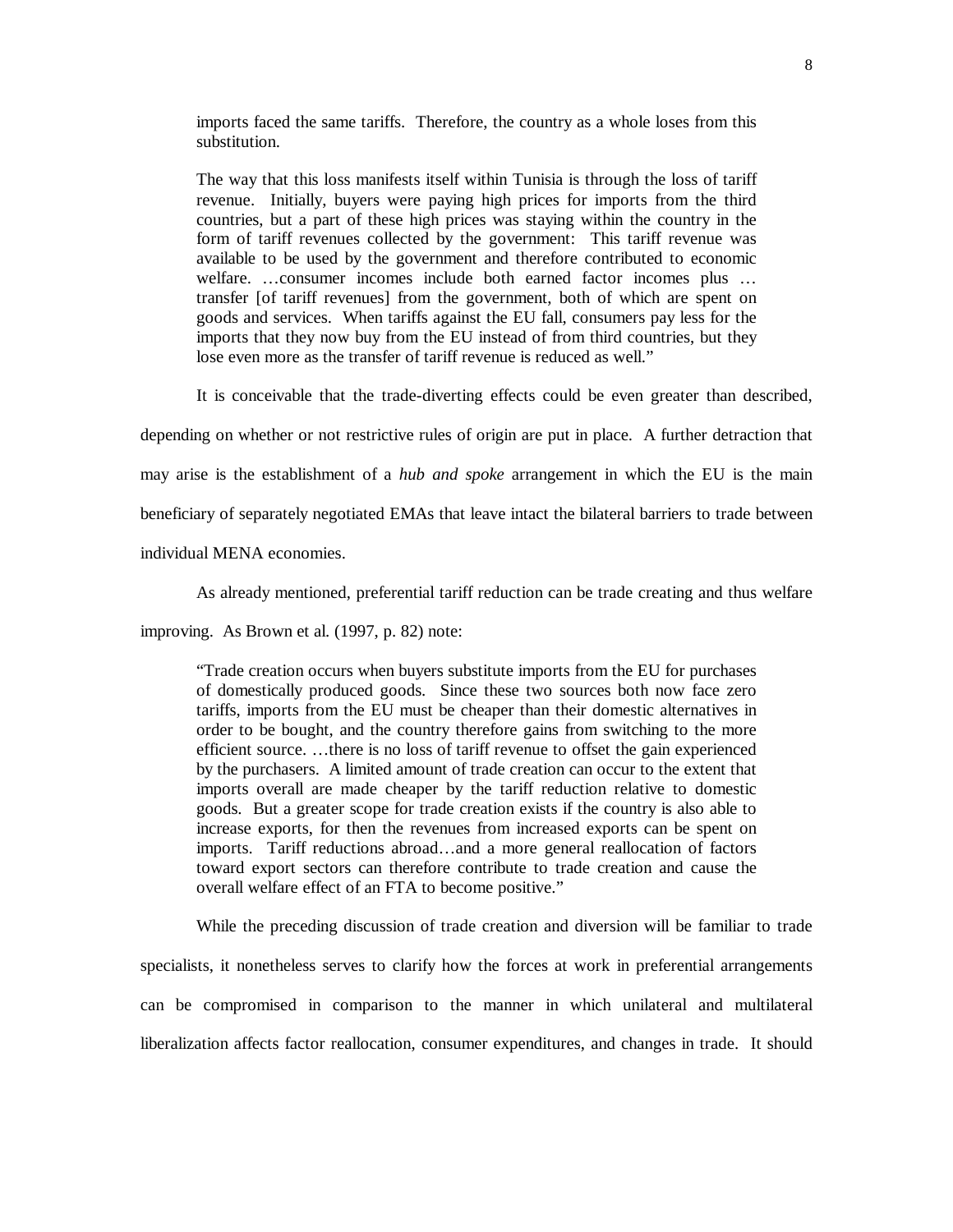be noted that preferential arrangements can as well have positive scale and variety effects if firms are imperfectly competitive and produce differentiated products.

One final point that has been stressed by Hoekman and Djankov (1997, pp. 130-32) is

that:

"An EMA may involve harmonizing regulatory regimes and administrative requirements relating to product standards, testing and certification procedures, mutual recognition agreements, common documents for customs clearance… , coordination and cooperation on linking computer systems of customs, etc. While such comparative efforts can be pursued unilaterally, formal agreements may be necessary to induce the administrative bodies involved to cooperate. The greater the share of trade with partner countries, the greater the benefits of such non-tariff barriers, which impose real resource costs. ...Some administrative barriers may not differentiate between sources of imports. If these barriers are reduced or removed in the context of an EMA, they will also reduce the costs of trade with non-EU countries. This will further increase the gains from an EMA."

An effort has been made in this section to identify the main economic effects that may result from trade liberalization and domestic policy reforms undertaken unilaterally, multilaterally, or on a preferential basis in a setting of comparative static analysis. In principle, unilateral and multilateral liberalization are the preferred policy options in terms of the efficiency of resource use and maximization of consumer welfare. Preferential arrangements have the downside of possible trade diversion and therefore may not enhance welfare as much as the other options. In the final analysis, the assessment of the different policy options is an empirical matter. In Section V below, I will review a number of computable general equilibrium (CGE) modeling studies of EMAs for selected MENA economies that may help to clarify the comparative static magnitudes involved. But the story does not end here insofar as the dynamic growth effects of the different policy options need to be considered.

# **IV. Analytical Framework: Dynamic Growth Effects**

In this section, I will address a number of dynamic aspects of the effects that changes in policies may have, concentrating especially on the special characteristics of preferential arrangements such as the EMAs that may be critical to the growth process. For analytical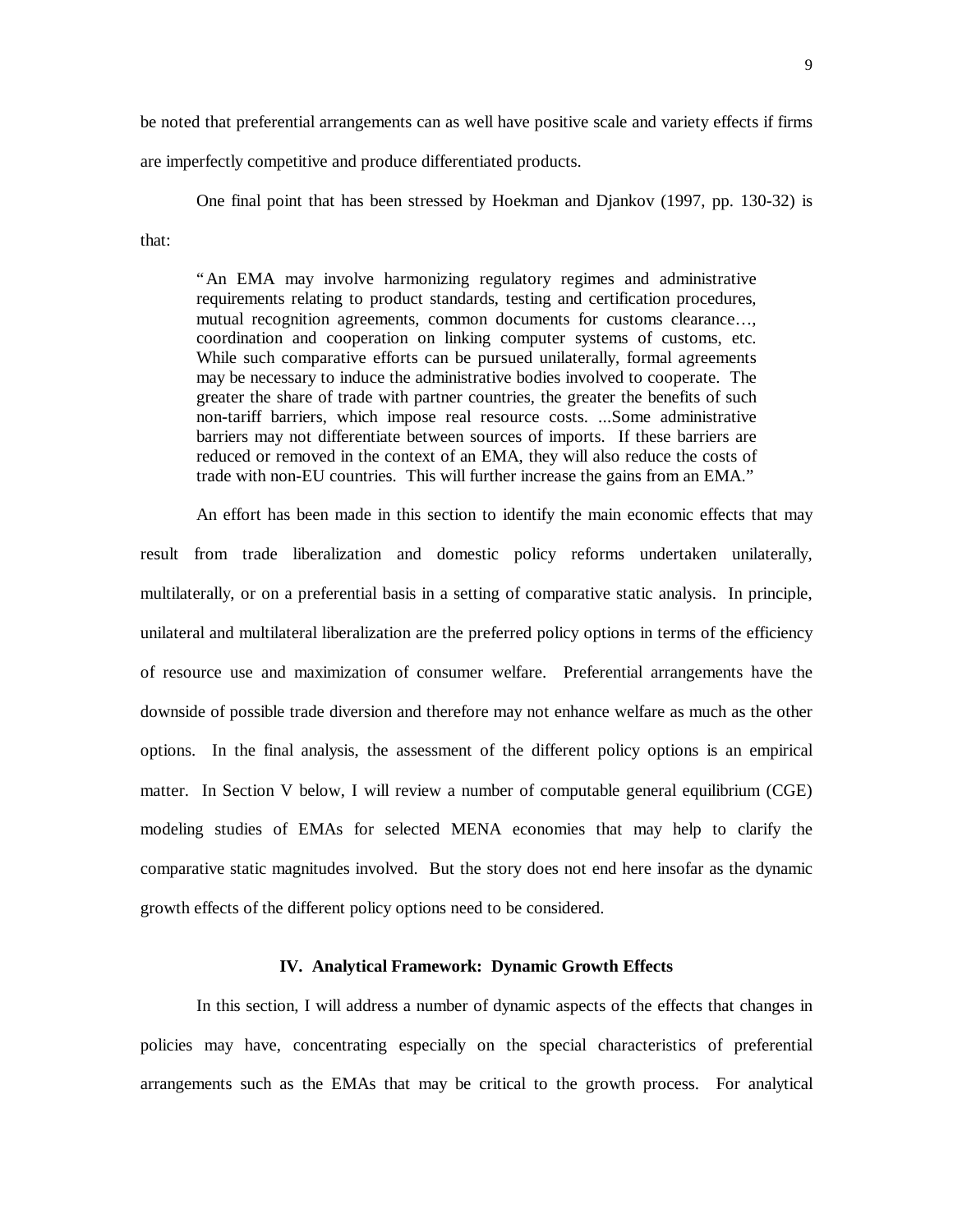purposes, following Schiff and Winters (1998, p. 179), dynamics is defined "… to include both permanent increments to the rate of growth and temporary but long-lived increases of, say, more than five years as countries move from one growth path to another." The dynamic aspects to be considered include: policy credibility; capital accumulation; foreign direct investment; industrial location; and knowledge accumulation and spillovers.

#### **Policy Credibility as a Pre-Condition for Growth**

Fernandez and Portes (1998) is a seminal work that explores issues of policy credibility and political economy constraints. As they ask (p. 200): "Is there more to an RTA [regional trading arrangement] than meets the eye? Could the entry of a country into an RTA change the incentives, and hence the behavior of that country, other countries, or the private sector in ways beyond the actual provisions of the agreement? And insofar as the RTA does alter future incentives and behavior, how does it change the expectations of all parties involved?" There are apparently a number of ways in which RTAs may be beneficial. These include dealing with problems of time inconsistency, signaling, insurance, bargaining power, and coordination.

#### *Time Inconsistency*

Problems of time inconsistency arise (p. 203) "… if the government faces the temptation to undertake surprise trade policy actions when other first-best instruments are not available. This may lead to governments finding themselves in suboptimal equilibria if they cannot make a credible promise not to intervene." An RTA may be helpful in dealing with time inconsistency (p. 204) "… by making the cost of even a small deviation from an agreed trade liberalization large (either by forcing the country to exit from the agreement or by having members punish the deviating country), makes it easier to overcome small temptations that culminate in a greatly distorted economy overall."

The question arises as to whether commitment could just as well be attained through the GATT/WTO rather than an RTA. As the authors note (p. 205):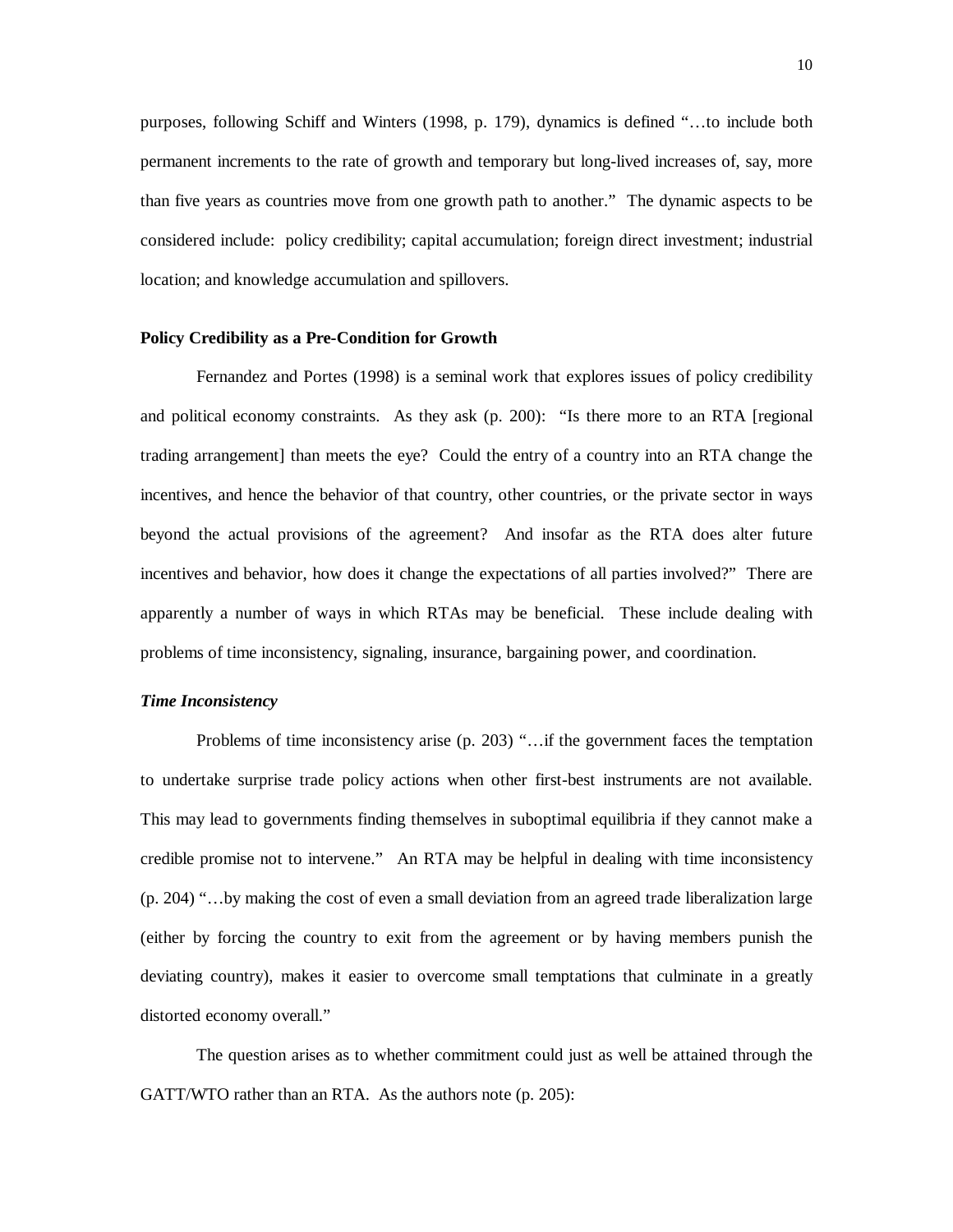"The answer, it seems to us, must lie in the differing incentives for countries to punish a deviating member… .Within GATT, the responsibility for singling out a culprit and, if the organization delivers a guilty verdict, delivering some retaliating punishment lies with the country or countries that have been hurt by the action. In a large organization with a more diffuse trade structure, this incentive is likely to be much smaller for any single member, and the process likely to be slower and the outcome more uncertain, than within a regional agreement. In an RTA it is much clearer who has the responsibility to punish, and the reputational loss from not doing so should accordingly be greater."

A further implication of time inconsistency arises when an incumbent government is fearful that a future government could reverse existing policies. An RTA could therefore help to resolve problems of political time-inconsistency and may even serve to strengthen the incumbent party's electoral position. This can help accordingly to sustain policy reform, and there may be advantages as well in reinforcing the commitment to democratic principles.

## *Signaling*

Aside from time inconsistency, a government may use an RTA to signal its policy intentions, the status of its economic conditions, and its future relationships with other countries. Fernandez and Portes (p. 209) state that:

"Two conditions are needed for a signalling explanation to make sense. First, there has to be a significant information asymmetry. That is, the government has to have superior knowledge, either about its own preferred policies or about the economy, than other agents. The information asymmetry condition is most likely to be met in cases where there is a significant degree of doubt about the government's commitment to liberalization or reform. … Second, … , there has to be a significant cost to entering the agreement...."

#### *Insurance*

An RTA can help to insure a small member country against possible future disruptions of access especially to the market of a large member country. A small country may be willing accordingly to enter into an RTA on relatively unfavorable terms for insurance purposes.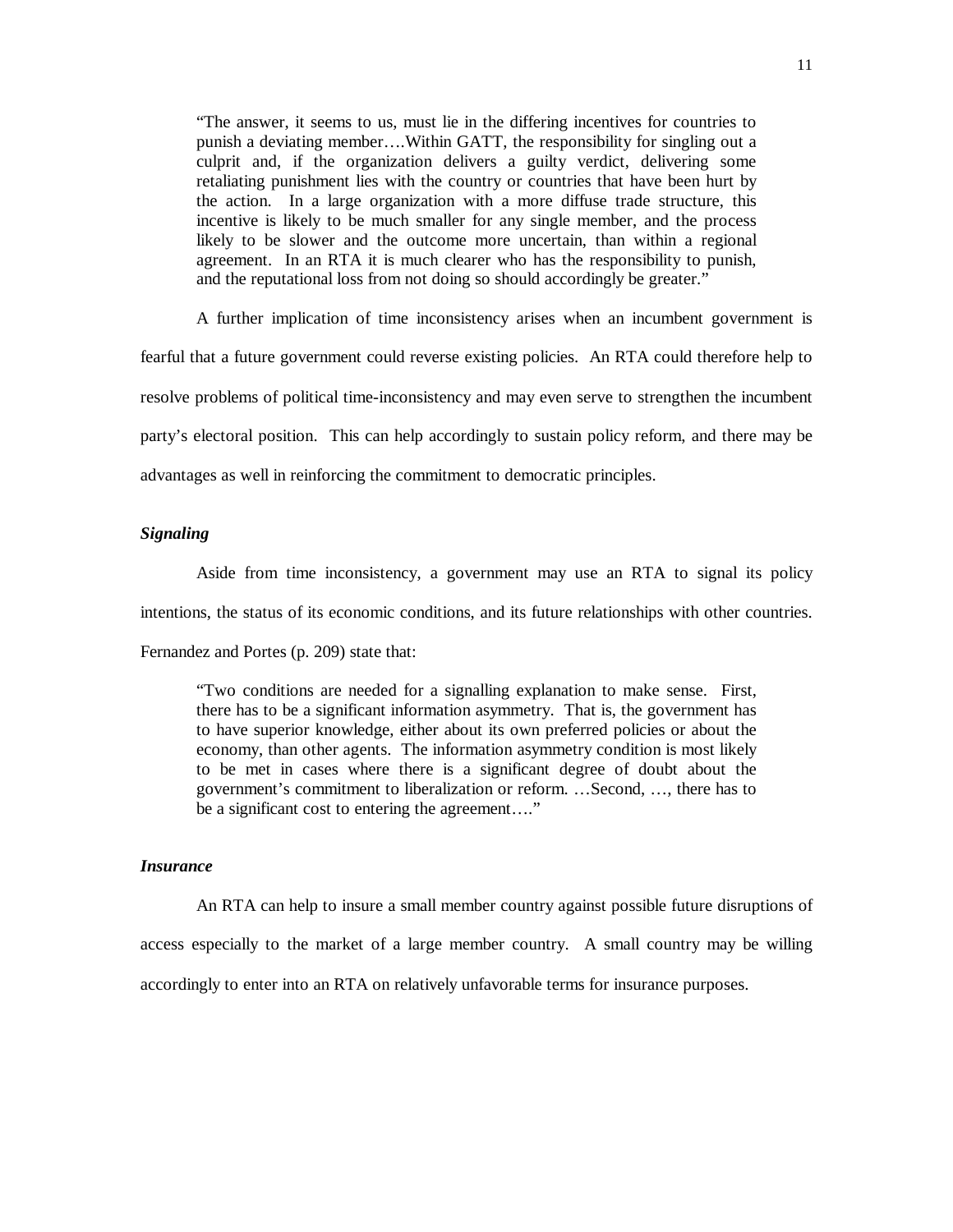## *Bargaining Power*

Joining an RTA may enhance the bargaining power of member countries vis-à-vis nonmembers. This is more likely, however, for a customs union with a common external tariff than an FTA in which members retain their sovereign external trade policies.

# *Coordination Device*

Given that trade liberalization and related policy reforms will create winners and losers, an RTA may be a means of mobilizing the forces who will benefit and increasing cooperation on issues that are important to the interests of the participating countries.

## *Conclusions*

The common theme running through the preceding discussion is the importance of reducing uncertainty or increasing the credibility about economic policies and policy reform. This is important, as Fernandez and Portes (p. 217) state, because: "Increased credibility makes it easier for the private sector to plan and invest. Indeed, in some cases the reduction in uncertainty resulting from an RTA may even be a necessary precondition to realizing gains from liberalization."<sup>2</sup> I will have occasion below to consider whether policy credibility may be enhanced by MENA countries entering into an EMA. For now, it will suffice to view policy credibility as preconditioning the environment for increased capital accumulation and enhanced economic growth.

#### **Capital Accumulation**

The issue here is how and the extent to which trade liberalization and domestic policy reform may affect rates of return on capital and therefore capital accumulation and economic growth. Winters (1997, p. 11) reminds us that if investment increases in response to higher rates of return, there will be "… a temporary, but generally rather long-lived, increase in growth rates as

<sup>&</sup>lt;sup>2</sup> See Brunnetti, Kisunko, and Weder (1998) for an empirical study of the credibility of rules and economic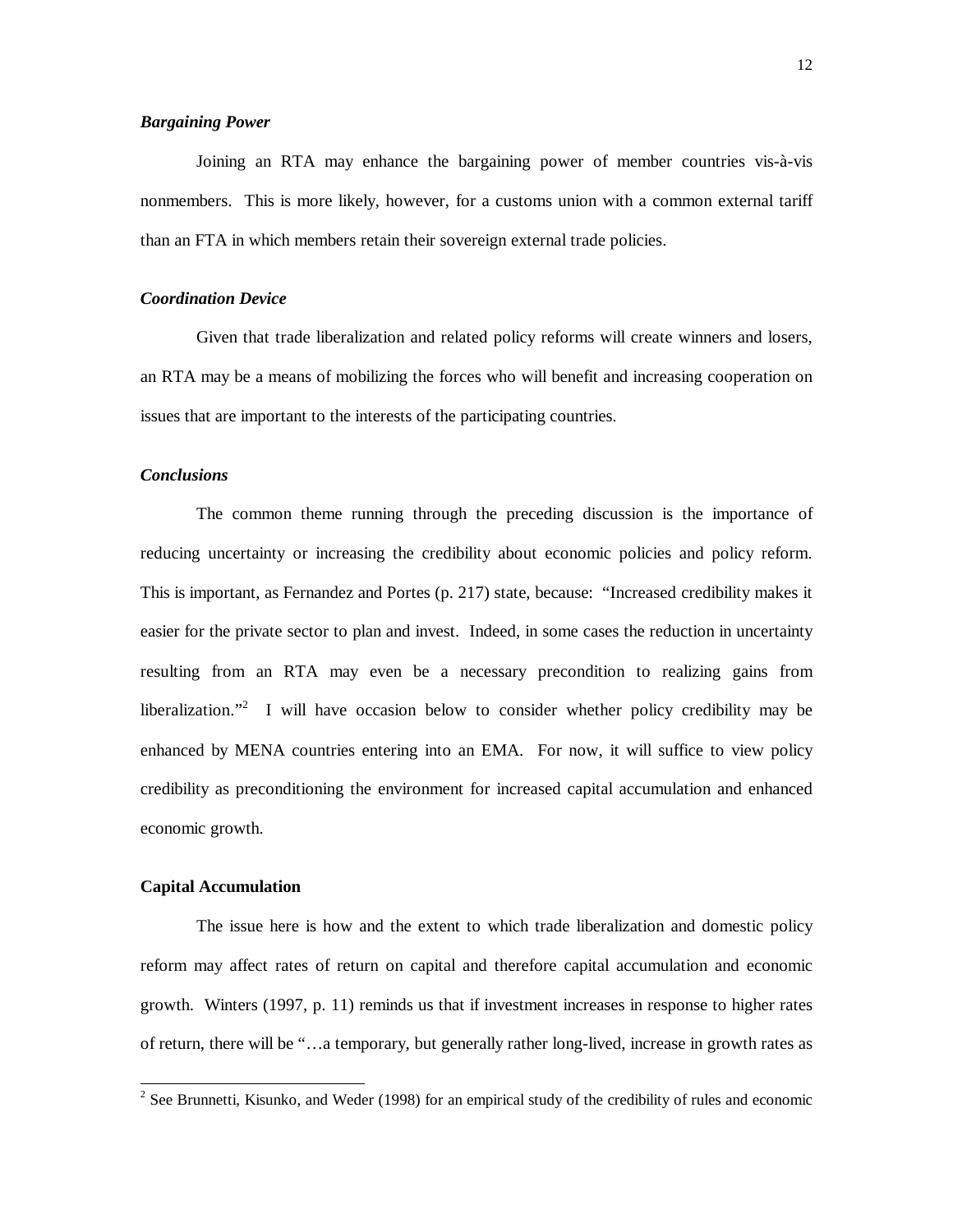the accumulation takes place to shift the economy onto a higher trajectory: there will be higher levels of output per head once the new level of capital stock has been achieved but growth will return to its original level." Further, he notes (p. 2) that "… it is well to remember the distinction between output and welfare. Since … accumulation … requires investment, it is not free. So while future output might be higher… , total economic welfare measured over time will not increase by as much, because the investment has to be paid for in terms of foregone current consumption. It is not true to say that absolutely every increase in the rate of growth is welfareimproving."

There is a question of what model to use in analyzing how investment may respond to liberalization. Thus, for example, the simple Heckscher-Ohlin trade model would suggest that the rate of return to capital, the scarce factor, would fall in a typical MENA country that is capital scarce. However, there may be several reasons why this may not be the case. According to Winters (1997, pp. 12-13):

"First, trade liberalization typically reduces the transactions costs on tradable goods more than those of non-tradable goods. Thus it is likely to shift demand and supply from non-tradables to tradables, and if, as we commonly believe nontradables are labor intensive and tradables capital intensive, trade liberalization will tend to increase the demand for capital more than ... the demand for labor. This, in turn, will drive up the rate of return on capital. Relatedly, … increased competition in tradable goods sectors may include improvements in efficiency and declines in markups in this sector. This will cause increased demand for inputs into the tradable sector, and thus reinforce the effect above further increasing the relative demand for capital over labor.

A second route through which integration might affect the rate of return on capital is through the price of capital goods. A reduction in tariffs and trading costs on imports of capital equipment will reduce the prices which industry has to pay for investment goods. This, fairly naturally, is likely to increase the rate of return and encourage greater accumulation.

… As in the case of non-tradable goods, there is also the possibility that increased competition from imports in capital goods could stimulate the domestic capital goods industry to greater efficiency and less monopolistic behavior. This is an important benefit for major producers of capital goods… .

-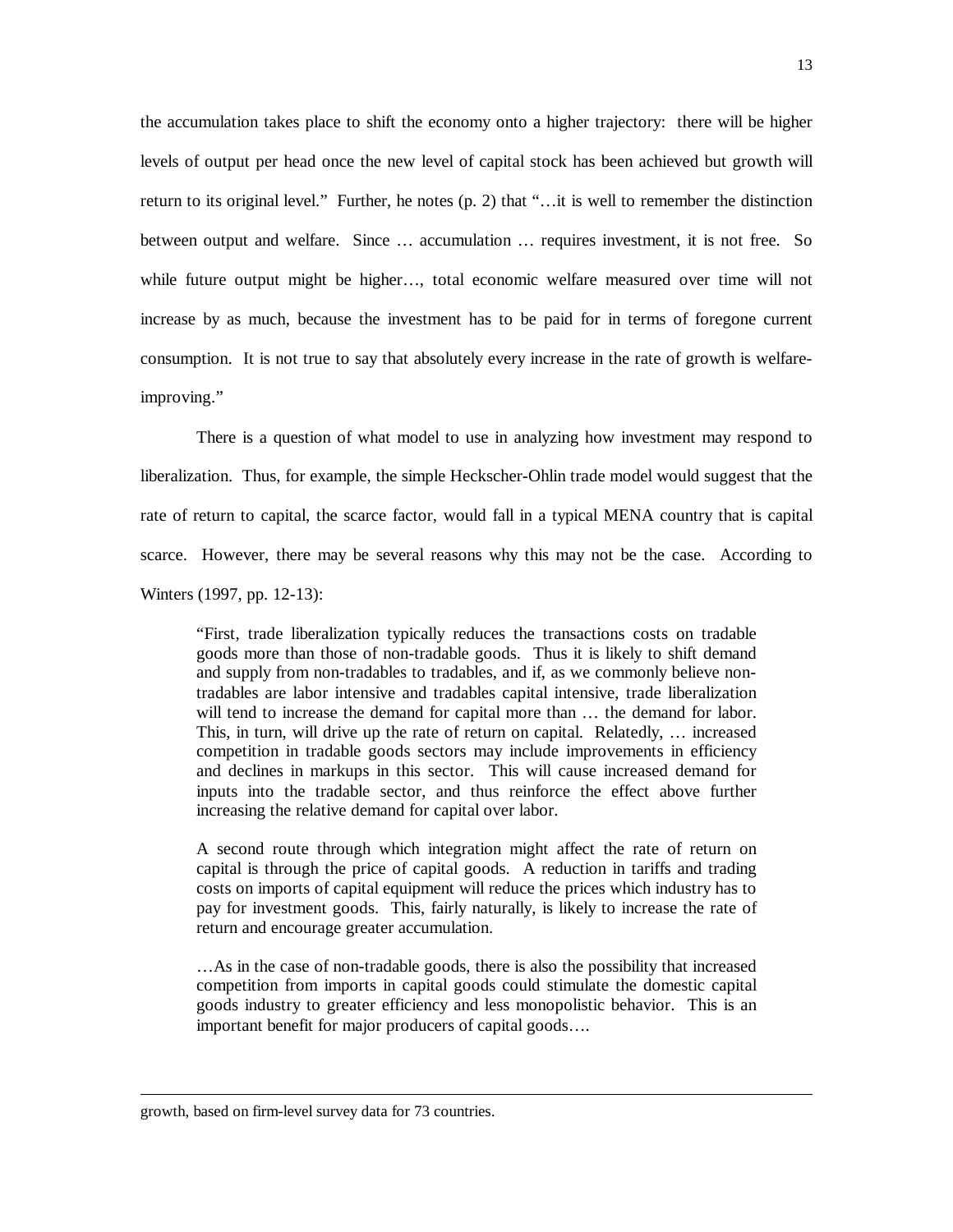Third, economic integration that goes beyond tariff reductions could improve efficiency in the financial sector. If this led to reductions in lending margins it would stimulate investment by reducing the cost of funds."

It was noted in the earlier discussion that policy credibility may be of crucial importance in shaping the environment in which capital accumulation takes place. Credibility extends beyond trade policy of course to include sound domestic macroeconomic and financial policies, protection of property rights, and generally effective government. Unless these conditions are present, investment responses are likely to be limited.

#### **Foreign Direct Investment (FDI)**

FDI is often prized by recipient countries because of the potential growth-enhancing benefits that it may bring. As Winters (1997, p. 14) notes: "Many economists see inflows of FDI, first as harbingers of confidence in the economy and, second, as the route through which an economy can modernize – for example through access to modern technology, modern management, marketing networks and sources of inputs." Spillover effects from FDI may take the form of improving productivity in domestic firms through a kind of demonstration effect or because of increased competitive pressures. Workers and managers may also become better trained and more efficient in working in multinationals and possibly moving on elsewhere in the country.

The extent to which a preferential arrangement may help to attract FDI will depend importantly on sound economic policies in the host country. This will include stable macroeconomic conditions and policies, absence of labor strife, and a high degree of openness such that trade and financial flows can move efficiently across borders. In order to assess the prospects for FDI, it is important to be cognizant of the interrelated motivations involved. For example, some multinationals may be attracted to locate in countries with sizable domestic markets. Others may wish to take advantage of lower labor costs and to produce for export to third markets or back to the source country. Further, in some cases, the profitability of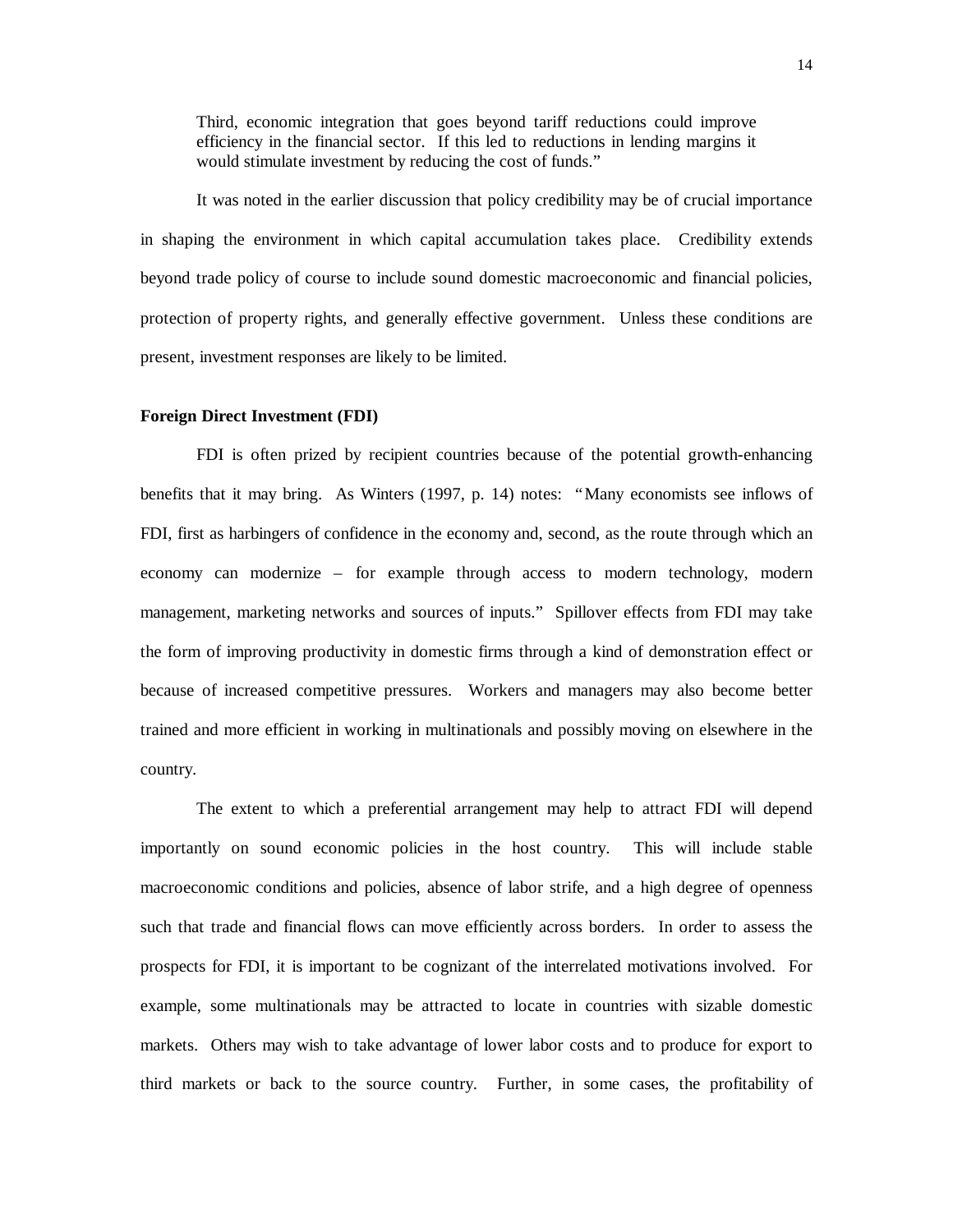multinationals may stem from particular firm-specific characteristics that are best exploited through FDI rather than other types of commercial arrangements. This complex of motivations thus suggests that it is difficult a priori to identify precisely what will generate FDI inflows in given circumstances. Also, it is by no means clear that a preferential arrangement will in itself necessarily be a crucial element in attracting FDI unless the preferential arrangement carries with it significant policy credibility along the lines discussed above.

## **Industrial Location**

In our earlier discussion, the emphasis was on the economic effects associated with unilateralism, multilateralism, and preferential arrangements involving perfectly competitive economies with different factor endowments and levels of income and extensions to make allowance for imperfect competition, scale economies, and product variety. In contrast to this time-honored approach, Puga and Venables (1998) have developed a modeling framework in which changes in trade policy can affect industrial location and set into motion a process of agglomeration of industrial activity that is conducive to economic development in low-income countries. As they state (p. 222):

"We use building blocks from new trade theory and from somewhat older development economics. As in new trade theory, we focus on the location of firms using technologies with increasing returns and operating in imperfectly competitive environments. From development economics, we take the ideas of forward and backward linkages between firms. Combining these linkages with imperfect competition creates pecuniary externalities between firms, thus providing the mechanism for cumulative causation. The pecuniary externalities support existing agglomeration of industrial activity and provide a mechanism for the 'takeoff' of newly industrializing economies."

To illustrate the Puga-Venables modeling framework, divide the world into two industrialized countries (North) and two developing countries (South). Assume a perfectly competitive agricultural sector and an imperfectly competitive manufacturing sector in each country and that manufacturing is nascent in the developing countries. Trade barriers are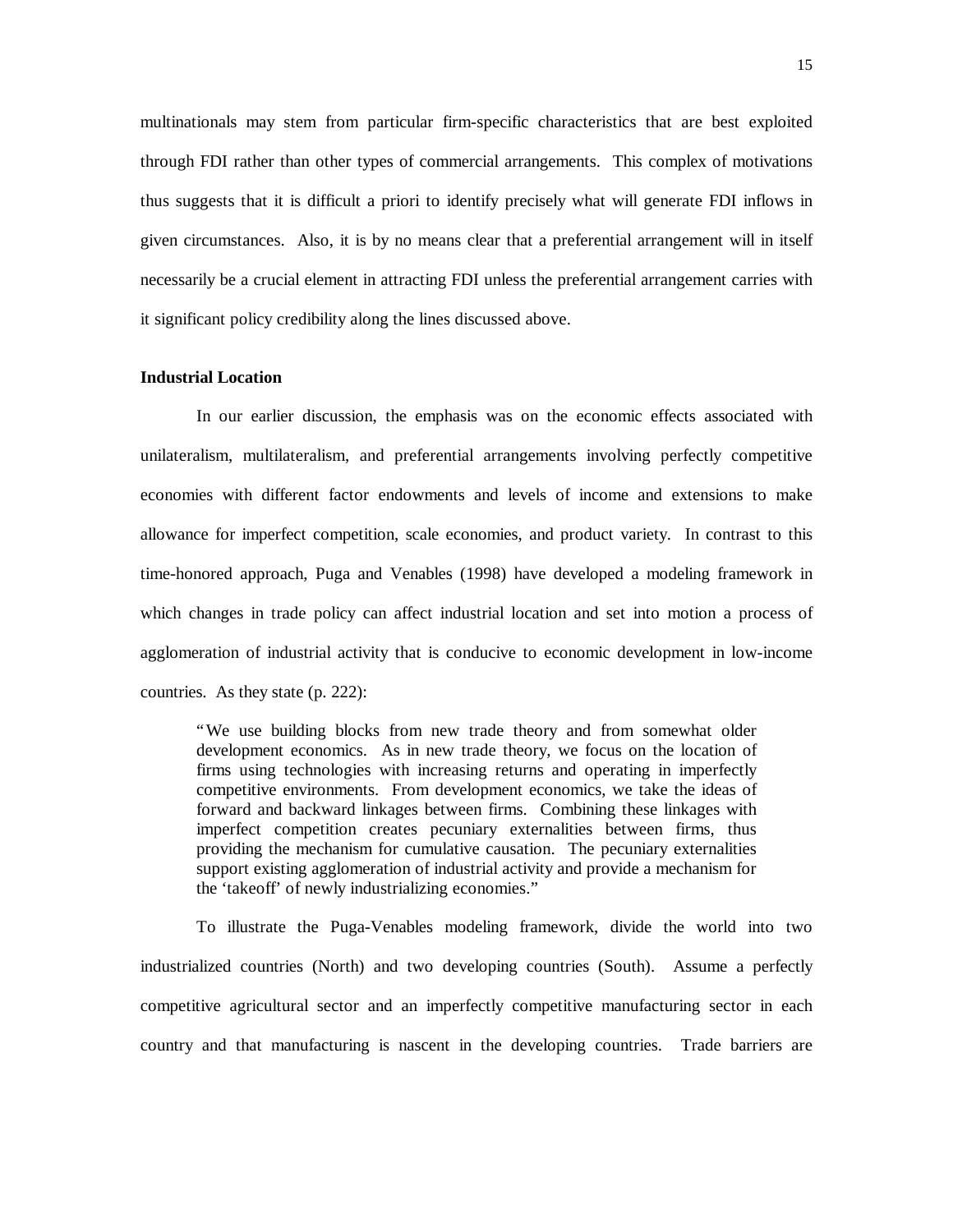exogenously given in each country. Now suppose that one of the southern economies engages in unilateral import liberalization. As a consequence (pp. 229-31):

"… openness to imports of manufactures causes manufacturing production to start… .Import competition obviously has a negative effect through the product market, particularly because access to the northern market is not liberalized. But the cheaper supply of intermediate inputs becomes the dominant force, enabling industry to become established. … the combination of low wages and low-cost intermediates… is sufficient to lead to industrialization."

Alternatively, assume that multilateral trade liberalization takes place in all countries. As global tariffs are lowered, it becomes profitable to begin manufacturing in the South insofar as imported intermediate goods are cheaper and there is now access to the large northern market. Only one of the two southern economies will industrialize since once the process of industrialization is started, the cost and demand linkages will reinforce the industrial agglomeration. As global tariffs are lowered further, the conditions for industrialization in the second developing country will become favorable. The shares of world industry in the southern countries will thus increase as the process of industrialization unfolds. Multilateralism will bring about a greater degree of southern industrialization than unilateralism because of the opening of the markets in the northern countries.

Now consider the formation of a preferential trading arrangement (PTA) between one of the southern countries and the North. Puga and Venables conclude (pp. 233-37) that the PTA results in a larger share of industry in the liberalizing southern economy as compared to unilateralism and multilateralism:

"The spread of industry is larger because the southern economy benefits from both improved access to the large northern market and the low cost of northern intermediates. The liberalizing southern economy suffers from more competition from northern firms, but, because southern wages are lower, the balance of the improved reciprocal access favors the South. This spread of industry is associated with a large fall in the North's share of industry… . Compared with the other arrangements, the other (not liberalizing) southern economy loses because it does not attract any industry… ."

The last point mentioned suggests that there will be an incentive for the second southern country to join the PTA. Puga and Venables analyze other trading arrangements besides those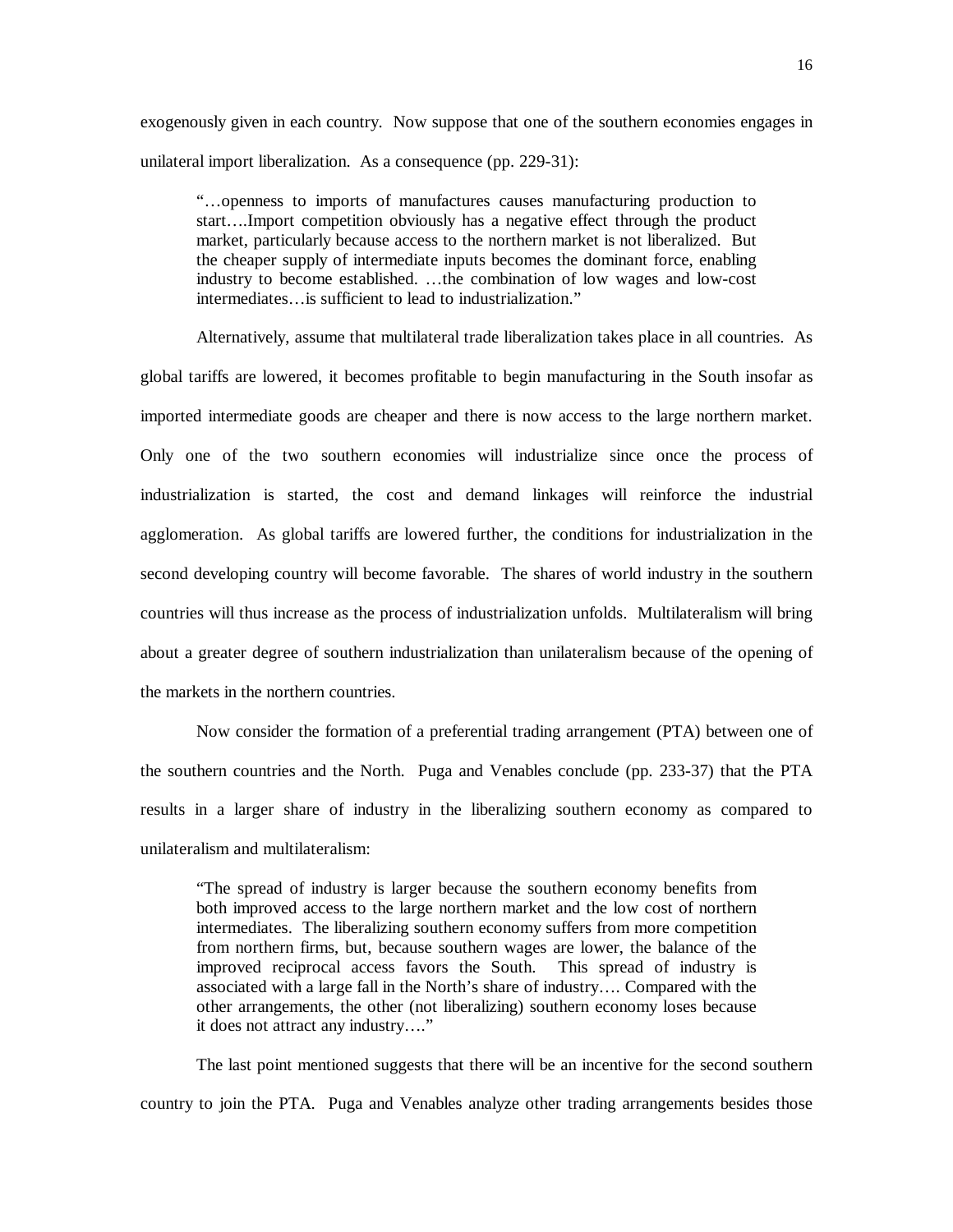noted above. Their modeling framework is purposefully simplified to focus on the spread of industrial agglomeration, and they use simulations to illustrate their analytical conclusions. They acknowledge that they have abstracted from issues of policy credibility and political economy constraints and from the forces determining capital accumulation and foreign direct investment. Further, they do not consider more complex structures of protection and the possibility of trade diversion that have been noted in our earlier discussion. While they highlight the potential superiority of PTAs over other policy options, clearly more research is needed to determine what the facts are that are at issue with the different trading arrangements.

#### **Knowledge Accumulation and Spillovers**

I now turn to consider the possible impact that trade has on economic growth due to the accumulation of knowledge and associated improvements in factor productivity and the possible spillover effects that may be transmitted from advanced to less developed countries. As noted in Vamvakidis (1998, p. 251), there is a large empirical literature that concludes that free trade and growth were positively correlated especially during the 1970s and 1980s-. Presumably, such trade would generate positive spillover effects.

There are several channels through which trade may lead to faster growth (p. 253):

"… trade increases innovation through economies of scale, technological spillovers, and elimination of the replication of research and development (R&D) in different countries. … innovation of new products is a positive function of past innovations, which represent the stock of knowledge. International trade provides access to a large international market, to advanced technology, and, therefore to a larger stock of knowledge, leading to more innovations and faster growth. This implies that a country benefits from free trade with large economies and an advanced stock of knowledge, assuming that technological spillovers are absorbed to the same degree across countries."

In the earlier discussion, I discussed the role of capital accumulation and foreign direct investment in fostering growth. This raises the question of whether the sources of growth are more likely to result from greater capital accumulation or from improvements in factor productivity. This is of course an empirical question. Further, it is not clear that trade per se is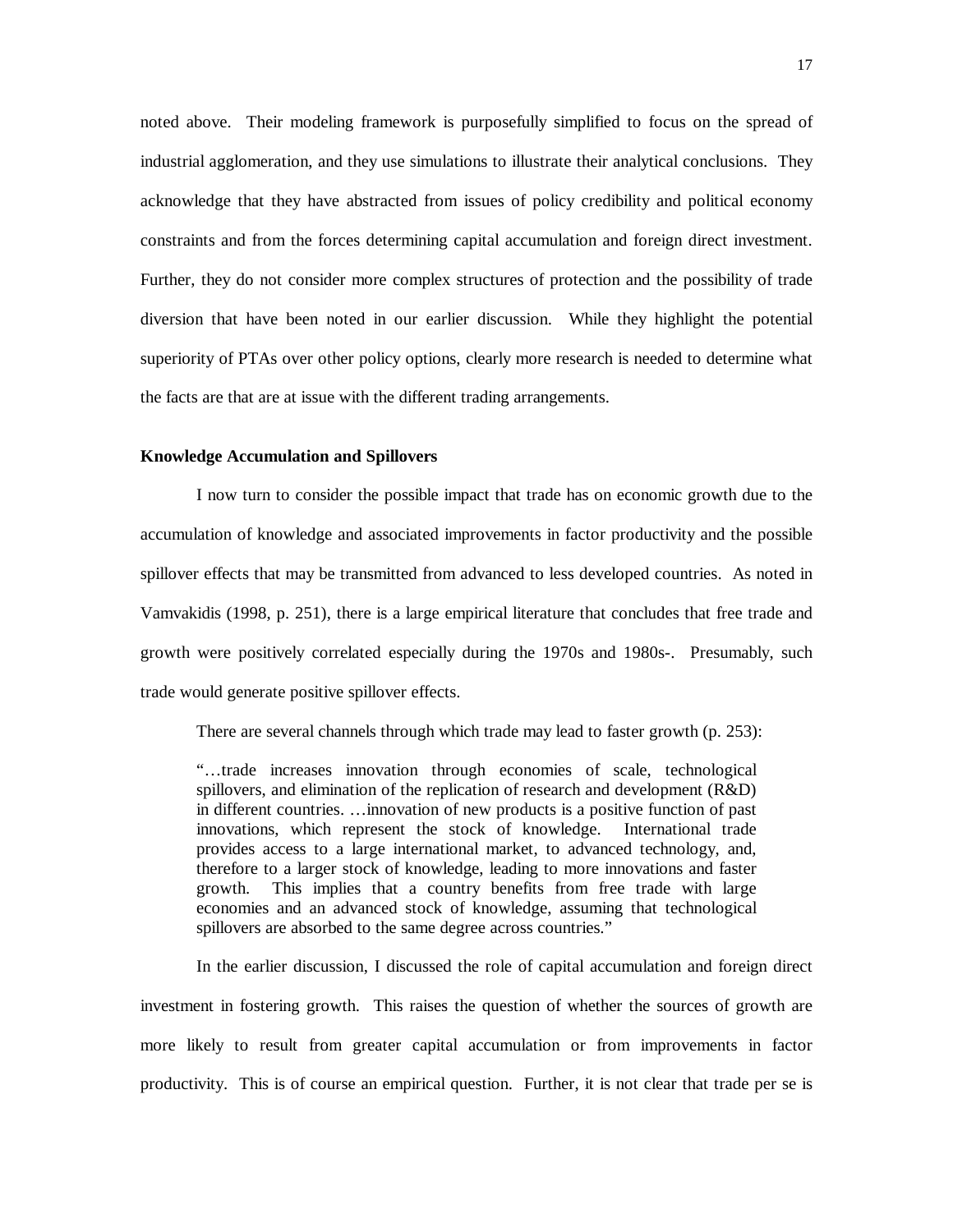necessarily the only force behind spillover effects. Thus, as Winters (1997, p. 8) notes in his discussion of the phenomena of and evidence on convergence over time in levels of income per head in different countries:

"… convergence [in total factor productivity growth] arises from contacts and spillovers rather than incentives to accumulate physical capital. It might also be due to the stimulating effect of overseas competition performance, to the direct consequences of technology improvements through FDI, or even to the mobility of highly skilled labor, be it permanent or temporary."

While the precise channels by which spillovers may occur remain ambiguous, there is nonetheless reason to believe that spillovers are of central importance in the growth process. The question then is how developing countries such as those in the MENA region can best exploit these spillovers. That is, would MENA countries be better off by expanding their trade with large and open industrialized economies on a multilateral or preferential basis? I shall return to this question below.

#### **V. Ex Ante Assessments of the Euro-Med Agreements**

The preceding sections have been devoted to an analysis of options for trade and domestic policy reform and the comparative static and growth effects involved. Since many of the issues raised cannot be resolved clearly on a priori grounds, it is necessary to look at the available empirical evidence with reference to the MENA economies, concentrating in particular on the effects that Euro-Med Agreements (EMAs) may have upon them. This is by no means an easy task since the existing EMAs have been in effect for a short period of time and others are still in the process of negotiation. What I propose to do therefore is to review briefly the ex ante computable general equilibrium (CGE) modeling results for selected MENA countries as well as some qualitative analyses that have been done.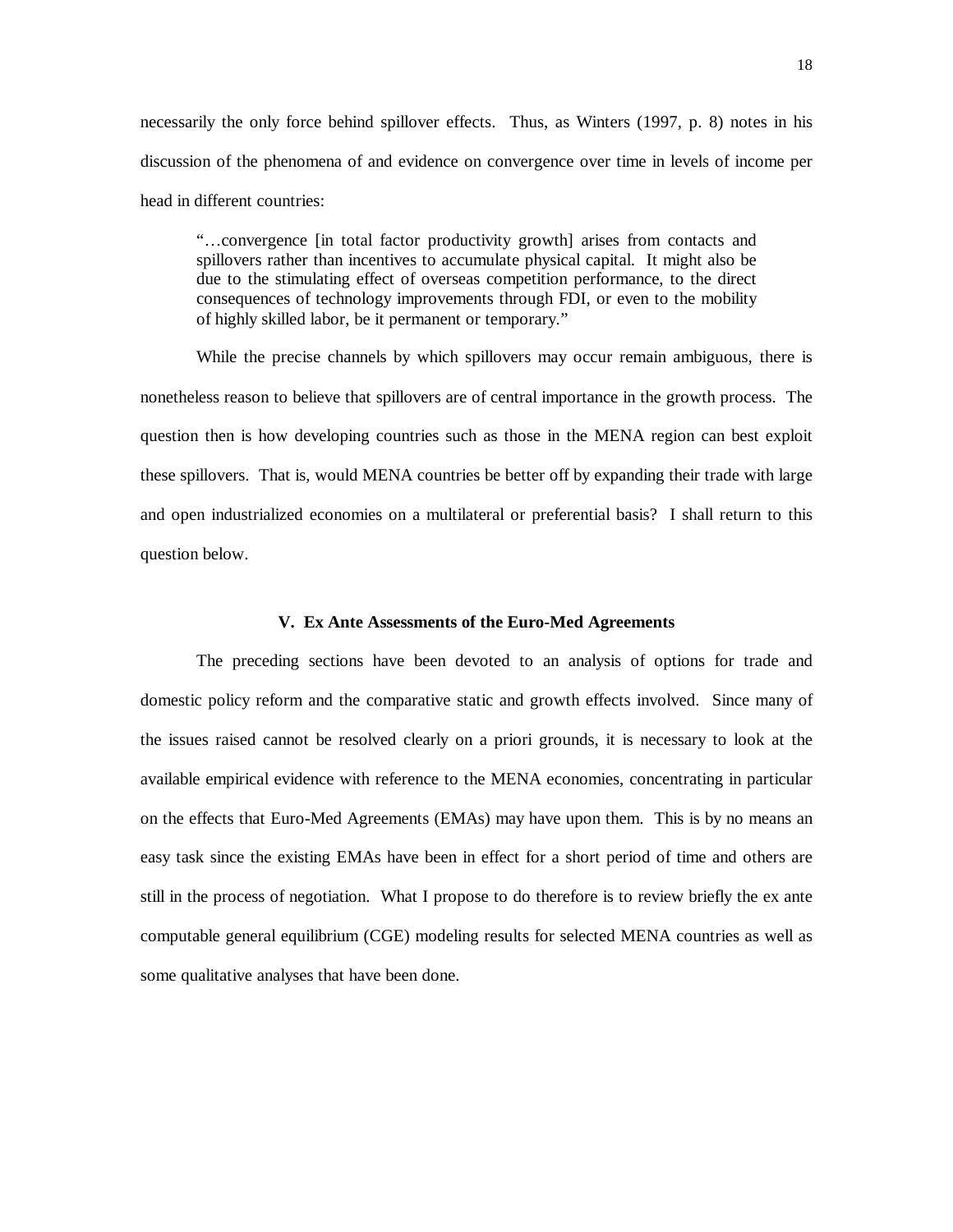#### **CGE Modeling Assessments**

-

Table 1 summarizes the main findings of a number of CGE modeling assessments of alternative liberalization scenarios for Morocco, Tunisia, and Egypt. CGE models are useful for analyzing the economic effects of various types of trade liberalization and related policy changes since they can incorporate economy-wide relationships both within and between countries and provide numerical estimates of the aggregate effects of different policies as well as details on how individual sectors may respond. It should be noted that the CGE modeling results indicated in the table cannot be compared precisely because the models differ somewhat in conceptual structure and the computational scenarios are not uniform. Nonetheless, the results provide a reasonably good indication of the likely comparative static effects of the different trade policy options shown.<sup>3</sup>

The CGE analysis for Morocco by Rutherford, Ruström, and Tarr (1993) noted in table 1 suggests that unilateral removal of import protection by Morocco would increase welfare by 2.06- 3.12 per cent, depending on the elasticity of supply assumed for the resource sectors. This compares to welfare increases of 1.70-2.38 per cent for a FTA with the EU, thus suggesting that unilateral liberalization would produce larger welfare gains. Presumably, the gains from multilateral liberalization would be even greater than those indicated.

There have been two CGE analyses done for Tunisia. Rutherford, Ruström, and Tarr (1995) provide results for scenarios involving elimination of Tunisian tariffs and NTBs on imports from the EU, improved access of Tunisian agricultural exports to the EU, harmonization of standards, and improvements in the efficiency of trade-related activities. Taking all of these together, they estimate that a FTA between Tunisia and the EU would increase Tunisian welfare by 3.11 per cent in the short run, with sector-specific capital, and 4.65 per cent in the long run

 $3$  In what follows, I will concentrate on the overall effects of the policy options. The individual studies can be consulted for the detailed results of the sectoral effects.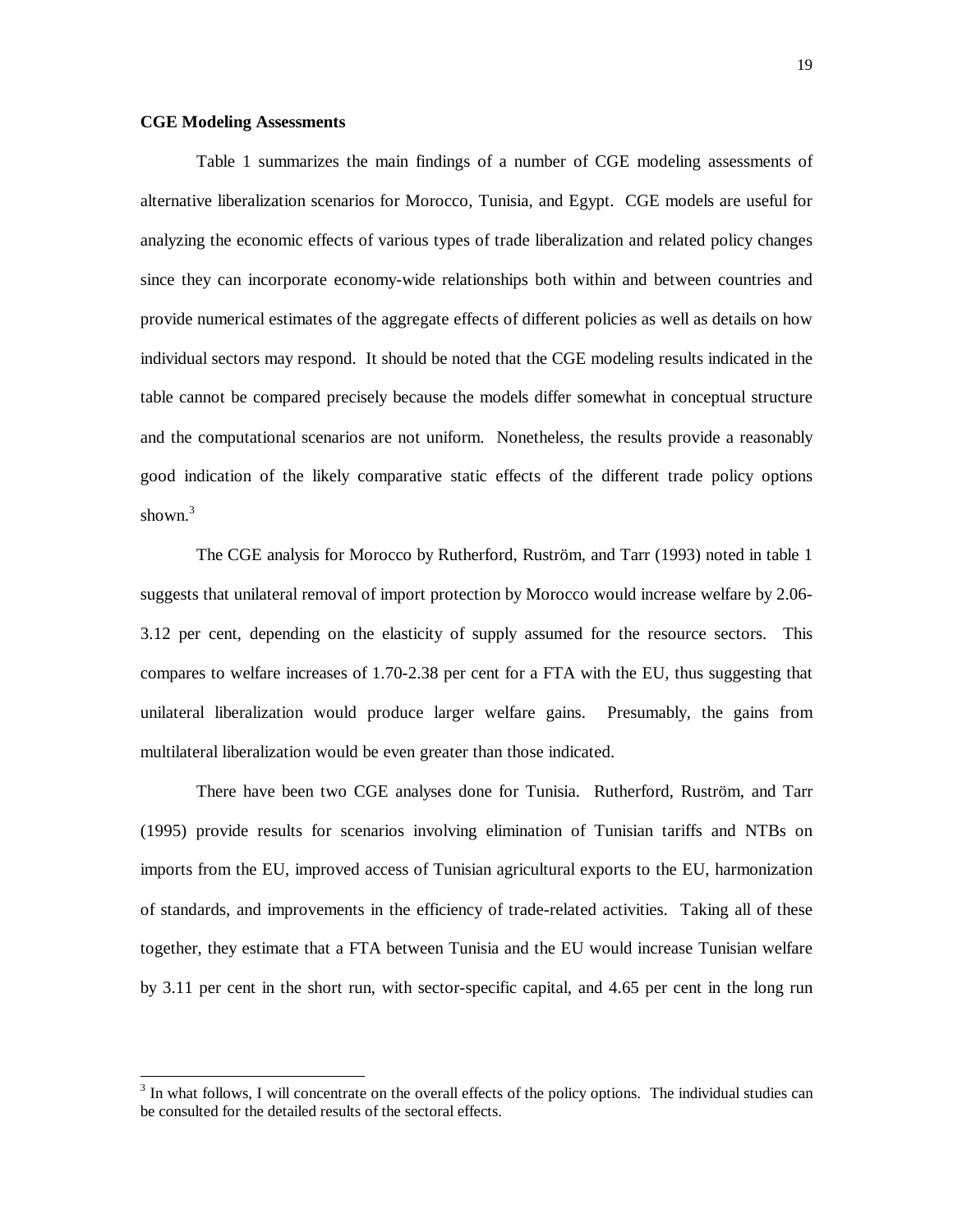with mobile capital. A multilateral liberalization is estimated to increase Tunisian welfare by 3.71-5.33 per cent.

The CGE model simulations for Tunisia by Brown, Deardorff, and Stern (1997) focus on a FTA between Tunisia and the EU, with allowance for sector specific and mobile capital and possible changes in foreign direct investment (FDI) inflows into Tunisia. The FTA results for sector specific capital indicate a welfare decline of  $-0.2$  per cent, thus suggesting possible trade diversion. With mobile capital, however, there is a 3.3 per cent increase in welfare. It is conceptually difficult to incorporate FDI into CGE models. But on the basis of assumptions of how FDI inflows might respond to changes in rates of return, Brown et al. conclude that welfare effects range between –0.1-1.0 per cent. These FDI results reflect worsened terms of trade as Tunisian exports expand to enable servicing of the FDI inflows. Brown et al. did not simulate either unilateral or multilateral liberalization options for Tunisia.

The results of two CGE analyses for Egypt are summarized in Table 1. Konan and Maskus (1997) estimate a 2.7 per cent increase in welfare in the case of unilateral liberalization against all trading partners, including allowance for the lowering of red-tape costs of imports. Taking account of the lowering of red-tape costs for both Egypt's imports and exports yields an estimated welfare increase of 1.9 per cent. A FTA between Egypt and the EU that involves both removal of tariffs and NTBs and the lowering of red-tape costs produces the same welfare gain of 1.9 per cent, suggesting the possibility of trade diversion. The final simulation refers to a broadening of a FTA to include the EU, United States, and the MENA economies together with a common 10 per cent tariff on imports from the rest of world.<sup>4</sup> This welfare increase of 2.4 per cent is roughly comparable to the unilateral liberalization option shown.

Dessus and Suwa-Eisenmann (1998a) first calculated a benchmark scenario based on sequential equilibria for the period, 1995-2010, using assumed values of exogenous

-

<sup>&</sup>lt;sup>4</sup> For a further elaboration of this simulation that focuses on a FTA between Egypt and the United States, see Hoekman, Konan, and Maskus (1998).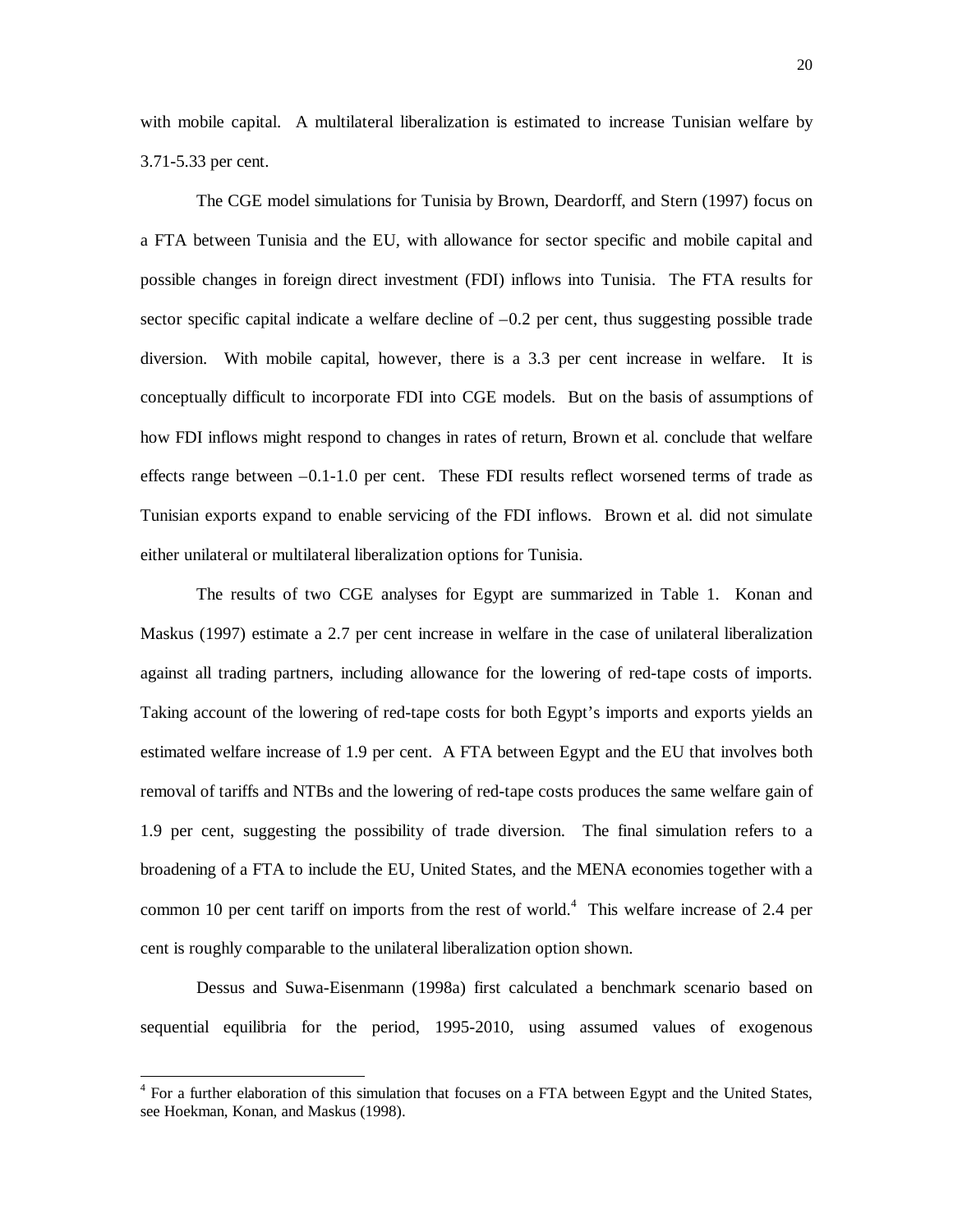macroeconomic and policy changes. They then calculated a number of scenarios in relation to the 2010 benchmark. Their Scenario 2 refers to removal of Egyptian import tariffs on EU manufactures and shows a welfare loss of 0.18%. With an increase in EU financial transfers and assumed improved market access in the EU for Egyptian manufactured exports in Scenario 3, there is a welfare increase of 0.49%. In order to make allowance for possible dynamic productivity gains, the authors adapted their model to include an export-led externality in which the increasing amount of exports of manufactures enhances the productivity of physical capital and labor. Thus, in Scenario 4, there is a welfare improvement of 5.24%, which reflects how significant the dynamic productivity improvements may be. Finally, in Scenario 5, unilateral liberalization with the rest-of-world coupled with the export-led externality indicates a smaller increase in welfare compared to Scenario 4. This is due mainly to the decline in tariff revenues.<sup>5</sup>

The foregoing CGE modeling results conform fairly well to a priori expectations. That is, they suggest that the unilateral and multilateral liberalization options produce greater comparative-static welfare gains than FTAs. In themselves, FTAs can be trade diverting and welfare reducing in the short run, but may yield significant welfare gains in the long run. Finally, to the extent that trade liberalization is accompanied by a reduction in the costs of administering import/export trade, greater facilitation of trade through liberalization of financial services and telecommunications, and dynamic productivity improvements, the welfare gains will be even greater.

-

<sup>&</sup>lt;sup>5</sup> Dessus and Suwa-Eisenmann (1998b) use the same model adapted to allow for labor-market segmentation and unemployment and inward foreign direct investment in the context of an EMA between Egypt and the EU. They note the need for Egypt to introduce labor-market reforms in the course of trade liberalization so that manufacturing firms may be induced to adopt more labor-intensive technologies, thereby creating more employment opportunities for Egyptian workers.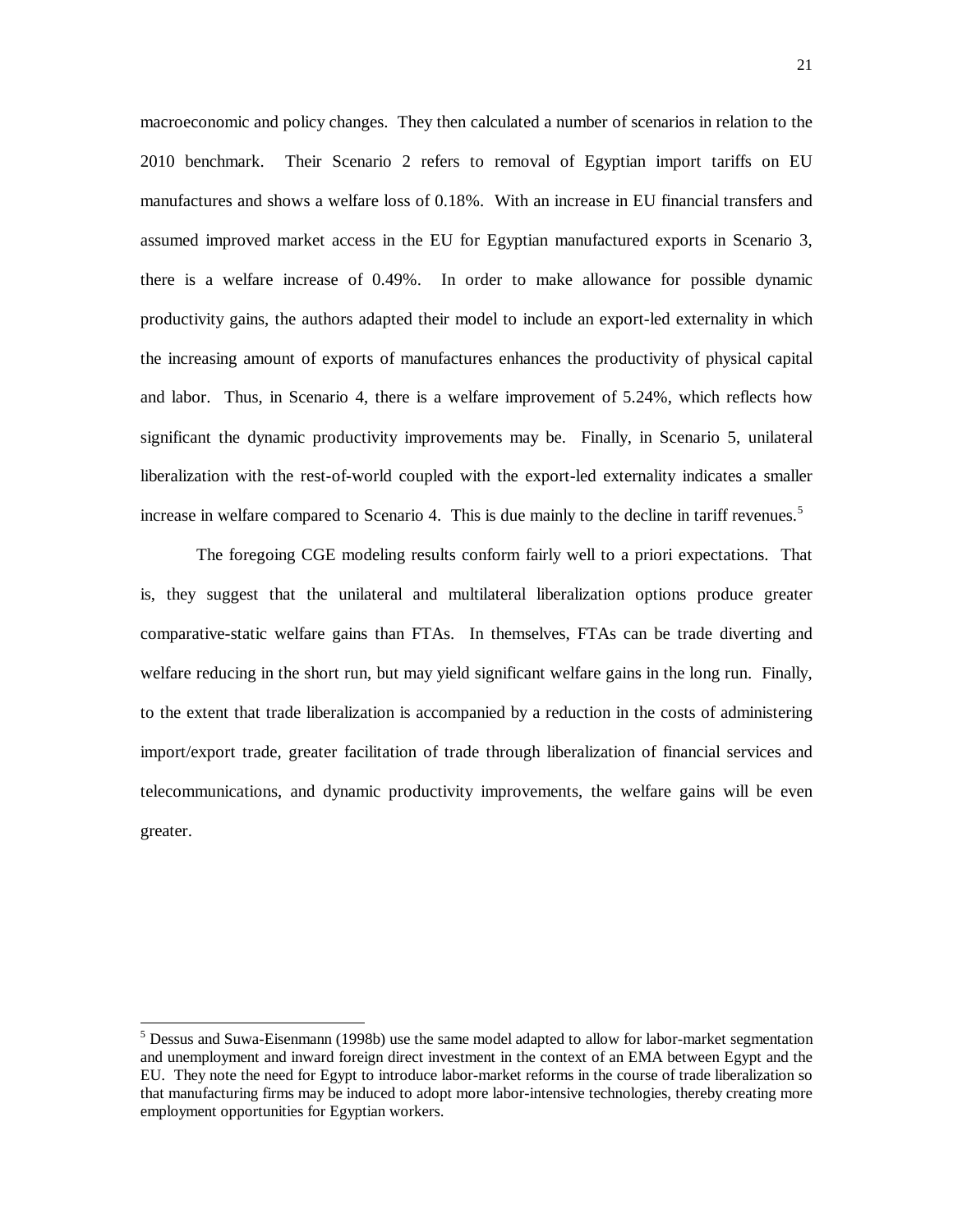# **Other Assessments**

Besides the CGE results just noted, there have been a number of other assessments of the trade and domestic policy reforms undertaken by MENA economies in the context of existing and possible future EMAs.

#### *Hoekman and Djankov (1997)*

Hoekman and Djankov have analyzed the details of the 1995 EMA negotiated with Tunisia and considered the implications of this EMA for Egypt. As they note (p. 133), the

Tunisia-EU EMA has the following major elements:

- 1. Political dialogue
- 2. Free movement of goods Liberalization will occur mostly on the Tunisian side since Tunisia already benefits from duty-free access to EU markets for manufactured goods. Tunisian tariffs on particular groups of products will be reduced in stages over a 12-year period, with the reductions to be backloaded for goods with the highest average tariffs. A general safeguard mechanism is provided. The status quo of access of agricultural exports to the EU is locked in. Somewhat flexible rules of origin may be implemented.
- 3. Right of establishment and supply of services The EMA does not explicitly address commitments on these matters.
- 4. Payments, competition and other economic provisions There is a 5-year period for implementation of rules.
- 5. Economic and social cooperation The emphasis is on upgrading Tunisian infrastructure and providing support for restructuring of the economy.
- 6. Financial cooperation There is a link between EMA implementation and the provision of financial resources by the EU, with specific details to be determined.
- 7. Institutional provisions An Association Council is responsible for implementation and operation of the EMA, including dealing with disputes. Details have to be worked out.

The authors provide (pp. 141) an overall evaluation of the Tunisian EMA as follows:

"The transition path to free trade with the EU is a long one, with liberalization of goods competing with domestic production only starting five years after the entry into force of the agreements. By lowering tariffs on intermediates and capital goods first, domestic industries are granted some up front compensation for the adjustment costs that must be incurred later, and are given time in which to restructure. The tariff liberalization strategy ensures that tariff revenues will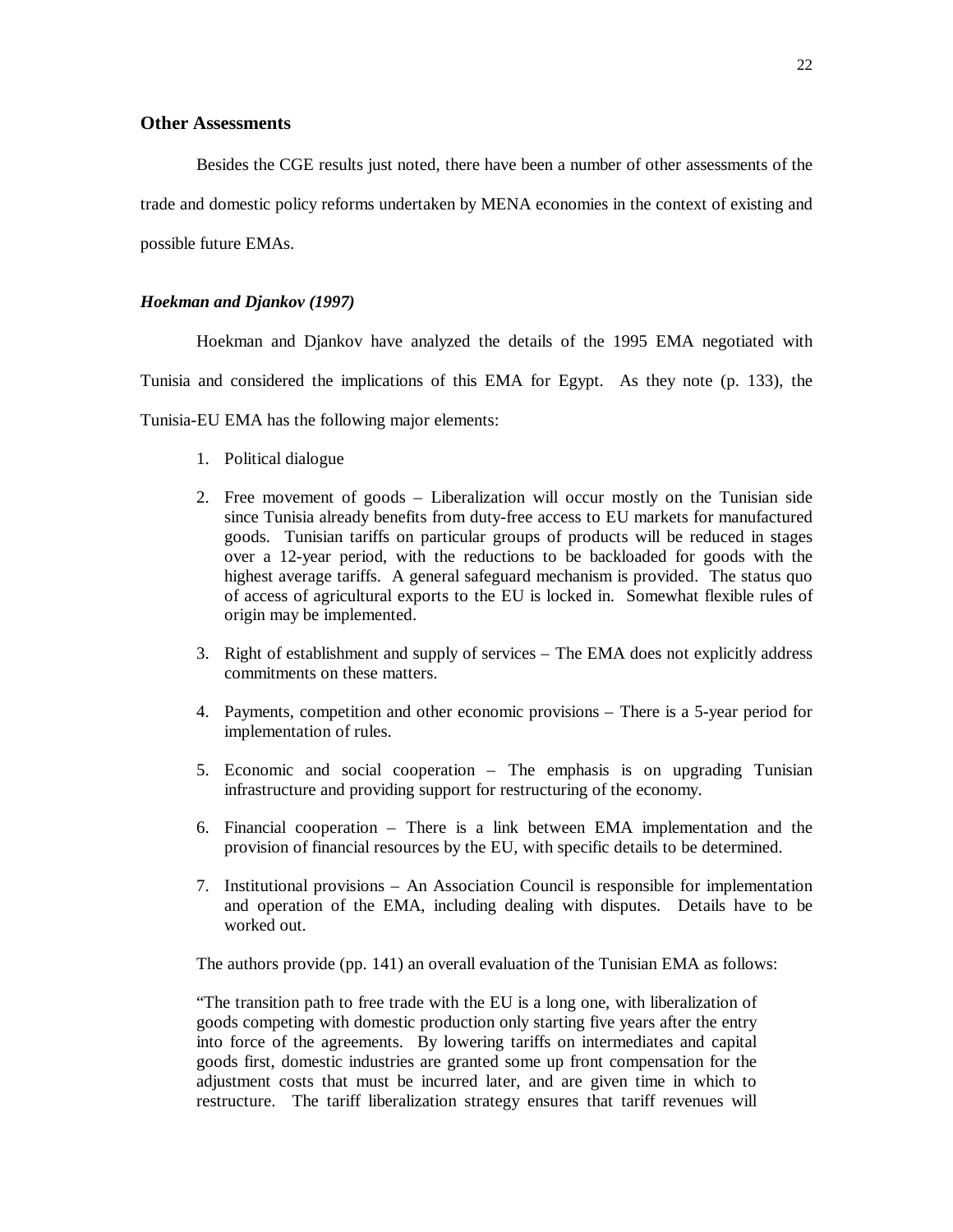initially decline slowly, giving more time to mobilize alternative tax bases. But the backloaded nature of the tariff reductions may reduce the incentives to initiate rapid restructuring, and may create problems in implementing tariff reductions in the future… . Much therefore depends on the credibility of the EMA. This in turn depends on the extent to which complementary actions are pursued to improve the functioning of the economy. Important in this connection is the fact that the EMA does little to ensure investors of national treatment or grant the general right of establishment. … FDI is especially important in the services area, where establishment often remains the best way to contest a market. Efficient services are crucial in terms of being able to participate in the global economy By limiting commitments… , the EMA risks sending a signal that liberalization is not on the immediate agenda. It also puts the burden on unilateral efforts to move forward."

Hoekman and Djankov go on to consider the implications for Egypt of emulating the

Tunisian EMA. They calculate Effective Rates of Protection (ERPs) for Egyptian sectors based

on the Tunisian stages of tariff reductions as well as proportional reductions and reducing the

maximum tariff rates through time. They conclude (pp. 146-49) that:

"The results suggest that *if* nothing is done to improve the cost efficiency and quality of the service sector, the costs associated with the Tunisian approach may not be very high in comparison with alternative approaches given that it insures that industries are compensated to some extent for the lack of improvement in services. However, this is of course very much a second best situation – it would be better to reduce the inefficiency of the service sector concurrently with the reduction in tariffs.

… reductions in the inefficiency of the service industries will require greater competition, in part through the encouragement of FDI, which will only materialize if the regulatory and institutional environment is conducive to private sector investment. Indeed, in the absence of improvements in the legal and regulatory framework, opening up to trade with the EU may result in greater competition from imports without much in the way of new investment. If so, the potential negative impact of an EMA is significant and the political viability of its implementation may well decline."

Finally, Hoekman and Djankov suggest the desirability of Egypt taking some complementary actions outside of the EMA framework, including reduction of MFN tariffs, reducing hub-and-spoke investment diversion incentives, and pursuing a vigorous privatization program to reduce the role of the state and to enhance the credibility of the liberalization program.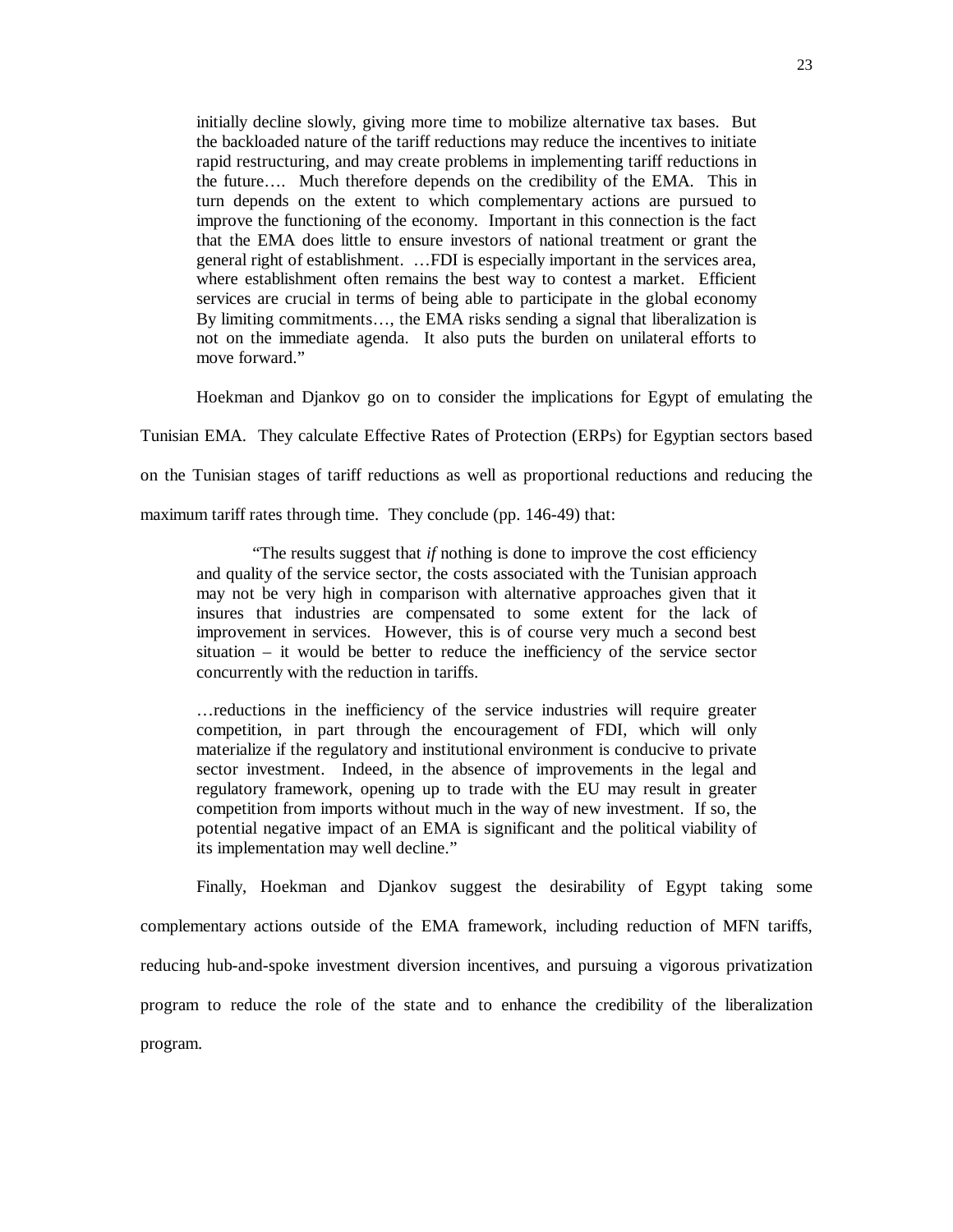#### *Page and Underwood (1997)*

The authors consider the comparative static and potential growth impacts of the EMAs for Morocco and Tunisia. They examine in particular the possible effects on investment behavior, particularly FDI, and the potential channels for accelerating productivity change.

For investment, the questions considered are whether the EMAs will improve: (1) access to foreign portfolio investment and improve investor perceptions of macroeconomic management; (2) improve credibility of investment rules; and (3) change strategic motivations for FDI. They conclude (p. 113):

"… the harmonization of laws and regulations combined with both economies' prior track record for good macroeconomic management may induce larger portfolio investments by European investors, but financial markets will require substantial strengthening if those increased flows are to be used efficiently. Expanded FDI will depend as much on changing strategic perceptions of investors and reductions in bureaucratic impediments to business as on macroeconomic stability and credible rules."

Page and Underwood calculate measures of total factor productivity (TFP) for an 85 country sample and conclude that both Morocco and Tunisia lag substantially behind the European economies. The same is true for TFP in a number of sectors reported for Morocco. In considering whether the EMAs will improve the acquisition of technology, they consider the potential benefits flowing from: (1) imports of new technologically superior equipment; (2) inward FDI; (3) technology licensing; and (4) transfer of non-proprietary technology. They suggest that the benefits of certain types of FDI may be limited as there is no guarantee that there will be technology spillovers from multinational firms and that these firms may be hesitant to make their technology easily accessible. Information provided by purchasers of exports and programs for technological upgrading are considered to be especially important.

Overall, Page and Underwood conclude (p. 121) that:

"… [while] the EU integration agreements with Morocco and Tunisia… offer both countries an important opportunity to accelerate growth and raise incomes towards Southern European levels, substantial benefits will not accrue to each country automatically. What can Morocco and Tunisia do to ensure that the EU agreements fulfill their promise? First, they can accelerate and generalize the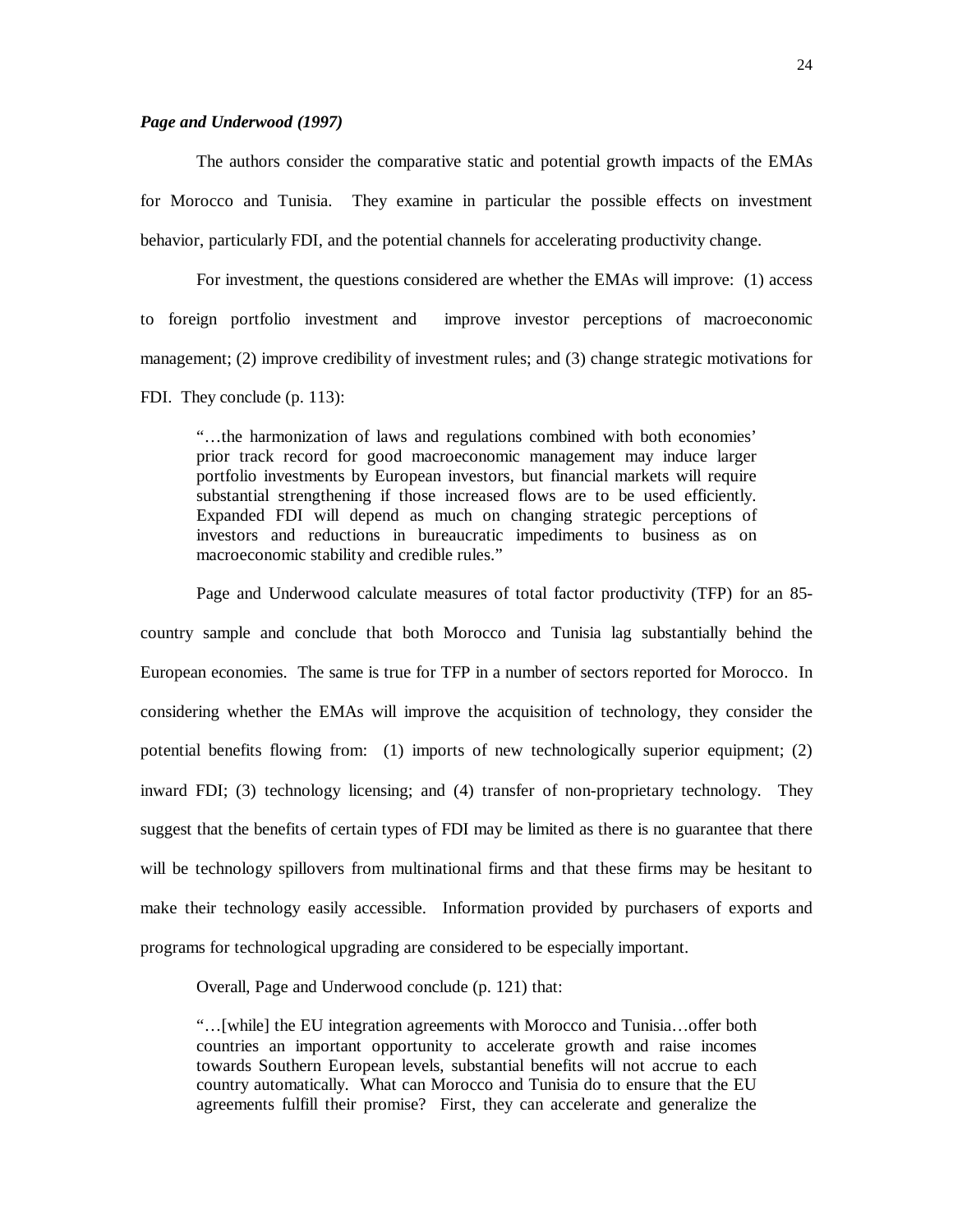liberalization of trade embodied in the agreements. Second, they can move aggressively to improve the investment climate; and third, they can adopt policies intended to accelerate the rate of productivity change."

#### *Galal and Hoekman (1997)*

-

The authors address the issues of how Egypt can best achieve the maximum benefits from a partnership agreement with the EU.<sup>6</sup> They view the key elements of the growth process as follows (p. 284):

"… the evidence is abundantly clear that beyond the initial conditions in a given country, policies matter. Policies can foster the accumulation of capital, improve the allocation of resources, and contribute to productivity growth. Our reading of the literature and the empirical evidence suggests that the key to the accumulation of physical and human capital is savings, domestic and foreign. The key to the efficient allocation of resources is openness of the economy to trade and financial flows. And the key to productivity improvement is competition (domestic and international), private ownership and the acquisition of technology."

To evaluate how an EMA for Egypt might work, Galal and Hoekman focus on the foregoing elements of the growth process. With respect to the openness of Egypt's trade regime, they identify the key issue as the lowering of trade-related transactions costs. The importance of this has already been noted from the Konan-Maskus CGE calculations cited in table 1. The question then is how vigorously this objective of lowering trading costs will be pursued and whether and how the necessary institutions can be created or improved.

As has already been noted in our earlier discussion, fostering more investment is crucial to the growth process. An EMA for Egypt conceivably could influence investment positively, depending on how expectations are affected and whether the credibility of policy reform is locked in, including the right of establishment and national treatment. It is also important that the administrative costs of trade be reduced, trade barriers be lowered with respect to other countries, and that investment in services especially be encouraged. Further, measures should be instituted to encourage productivity growth more directly, including arrangements for outsourcing inputs

<sup>&</sup>lt;sup>6</sup> For related discussion and analysis in the context of a prospective Egypt-U.S. FTA see Galal and Tohamy (1998), Lawrence (1998), and Hoekman, Konan, and Maskus (1998).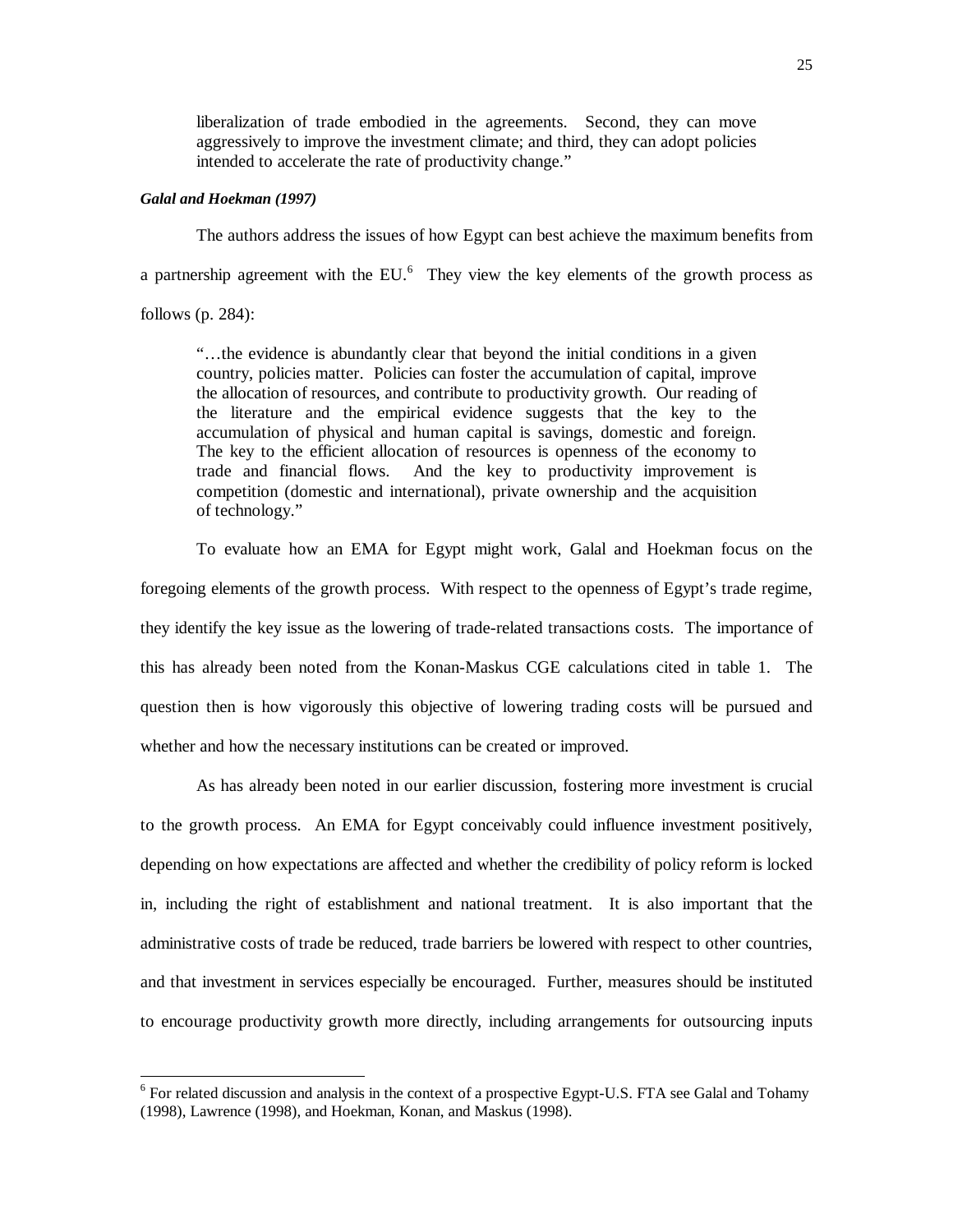and re-exporting to the EU. Finally, issues of competition policy need to be addressed so that

markets can be made more contestable, particularly in key services sectors.

An EMA in itself may not be the key to greater growth for Egypt. Other, complementary policies will be required, as Galal and Hoekman (pp. 303-04) note:

"Increasing savings and investment in productive activities is key in the medium term. For this, Egypt should increase public sector savings (by reducing the size of the public sector) and reducing the tax burdens (by lowering tax rates and improving tax administration). In addition, a comprehensive privatization effort is crucial for fostering national savings (public and private), encouraging private sector investment and the repatriation of capital. Greater openness and exchange rate reform are also essential for fostering savings and domestic competition and promoting manufactured exports.

… the set of recommended policy reforms should be designed and pursued in a credible, comprehensive and consistent fashion to be successful. The policy initiatives have to be *credible* to evoke a sustained investor response (especially from foreign investors) and overcome cynicism bred by years of patchy implementation and wavering commitment. They have to be *comprehensive* to have their full impact and signal that the effort is not selective and piecemeal. Finally they have to be *consistent* to ensure that they can be implemented without being derailed by internal contradictions."

## *Winters (1997)*

The final study that will be considered is the effort by Winters (1997) to assess the possible dynamic benefits of an EMA for Lebanon. Winters first reviews the experience of the accession of Greece, Portugal, and Spain to the EU and implications for Lebanon. He concludes that both Portugal and Spain showed strong improvements in their economic indicators with EU accession whereas Greece did not. The differences can be attributed to credible programs of economic reform, thus suggesting that Lebanon would be best advised to concentrate on the effectiveness and credibility of its macroeconomic policies in particular.

With respect to trade, FDI, possible spillover effects and the convergence of output per head, Winters notes that most of the beneficial effects have been found primarily in relations among already advanced countries rather than between advanced and developing countries. This is not to suggest that Lebanon and other MENA countries would not benefit from the dynamic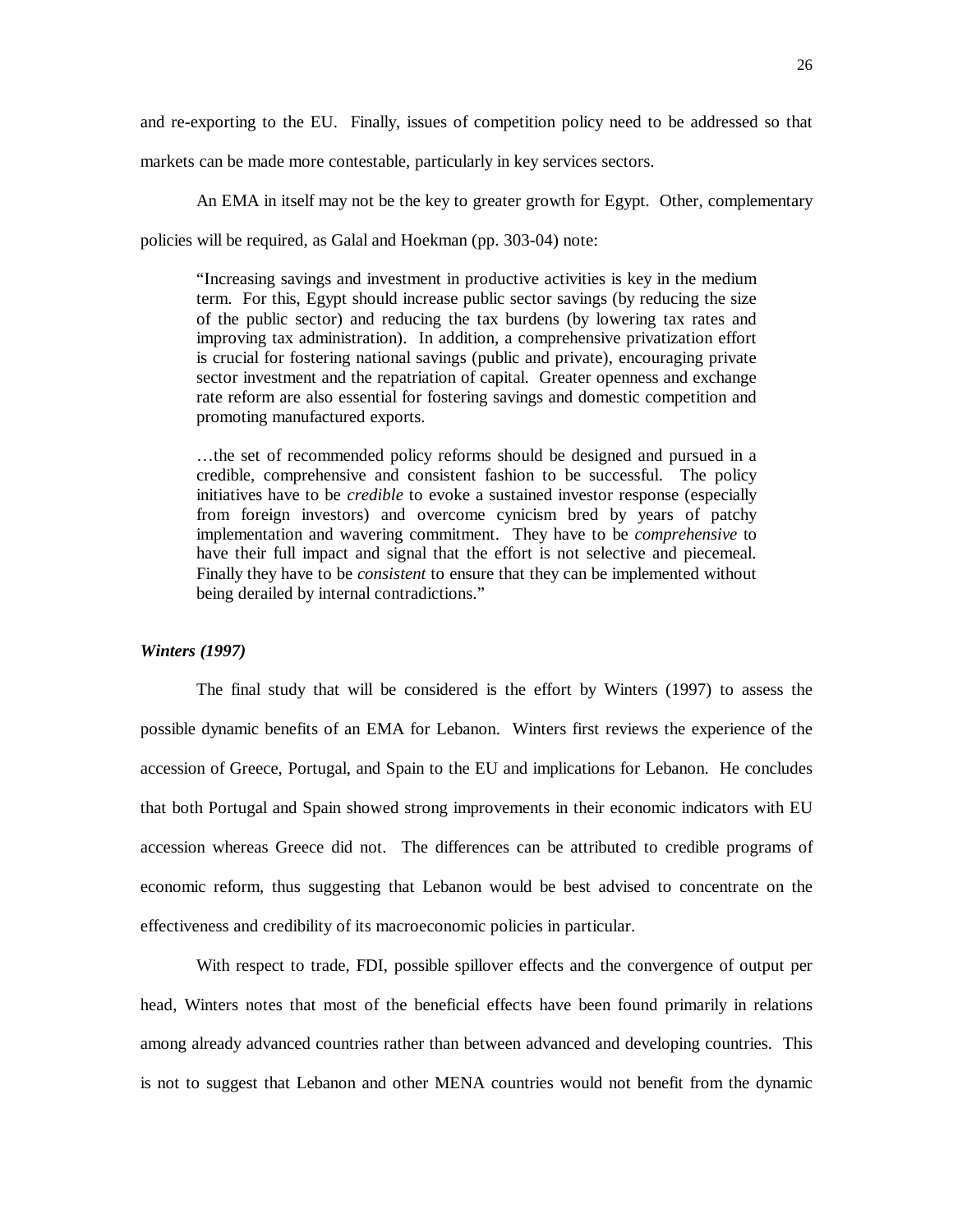effects involved in expansion of trade and FDI associated with an EMA, but there is nothing automatic about this. Indeed, Winters points out that there might be something akin to trade diversion that could result if trade were shifted away from advanced countries like the United States and Japan, which have the highest stocks of knowledge accumulation, towards the EU which has lower stocks.

A further question is whether an EMA will increase the rate of return to investment in Lebanon and thus encourage capital accumulation. There are a number of different channels through which the rate of return might be increased as noted in our earlier discussion. But what is most important is for Lebanon to institute effective domestic policies that will create a favorable climate for both domestic investment and FDI. So long as this is the case, and given that Lebanon may be in a favorable position to undertake reforms in its financial sector and that it is well endowed with human capital, prospects for capital accumulation appear to be favorable. Finally, Winters notes the strong potential of Lebanese migrants residing abroad. If an EMA were to succeed in harnessing the skills and entrepreneurial activities of these migrants, there could well be further beneficial growth effects as a result.

#### **VI. Conclusions and Policy Implications**

This paper has addressed options for trade and domestic policy reform, including unilateral measures, multilateral measures, and preferential arrangements such as the Euro-Med Agreements (EMAs). In evaluating the economic effects of these measures, attention was given to the comparative-static and dynamic-growth frameworks that can be used to analyze the different policies. A review of some CGE modeling studies of the EMAs for Morocco, Tunisia, and Egypt suggested that there could possibly be some trade diversion, but that there might nevertheless be significant welfare gains in the long run and with allowance made for reductions in administered trade costs, harmonization of standards, improvements in trade facilitation, and export-related dynamic productivity effects.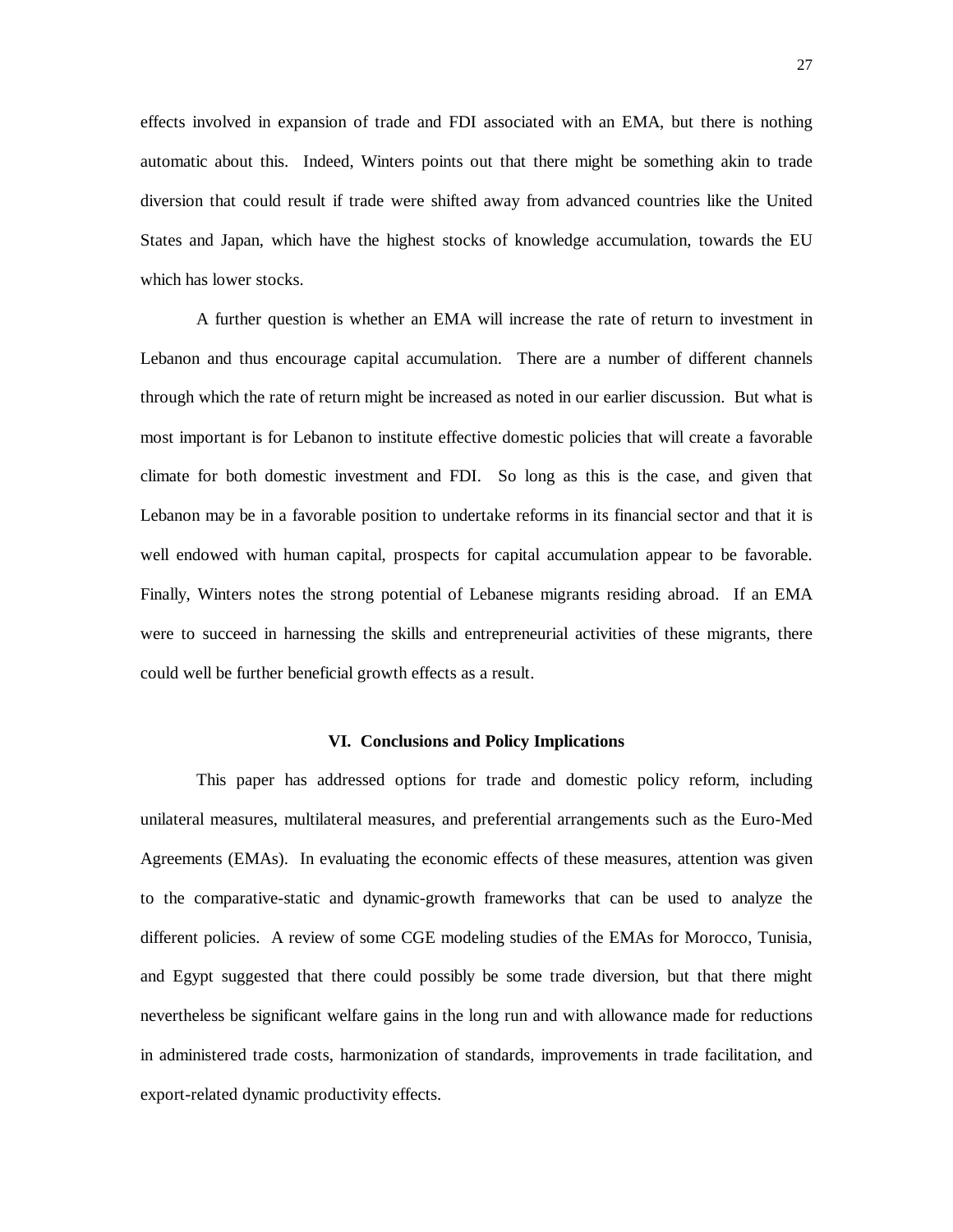Qualitative analyses of EMAs for the aforementioned countries and Lebanon identified the various channels through which dynamic growth effects could be realized. A common theme running through these analyses was that the growth benefits of the EMAs would not necessarily be realized automatically. Rather, it was emphasized that individual countries should institute effective domestic policies to anchor the setting in which liberalization was to take place. Furthermore, to obtain the maximum benefits, complementary measures were recommended so that individual countries could align their foreign trade and investment policies more closely on a multilateral basis with the global trading community.

Clearly, the next step in the individual MENA countries is to move beyond these broad generalizations and to modify and redesign existing institutions and policies along the lines suggested in the qualitative analyses that have been reviewed. This is of course not an easy matter, given that decisions have to be made in a political and social context in which there will be competing interest groups with conflicting objectives and influence. Yet, so long as governments remain fixed on the long-run goal of economic and social betterment of their citizenry overall, their policy designs and dictates will be self-reinforcing in the continued pursuit of efficiency, equity, and growth objectives.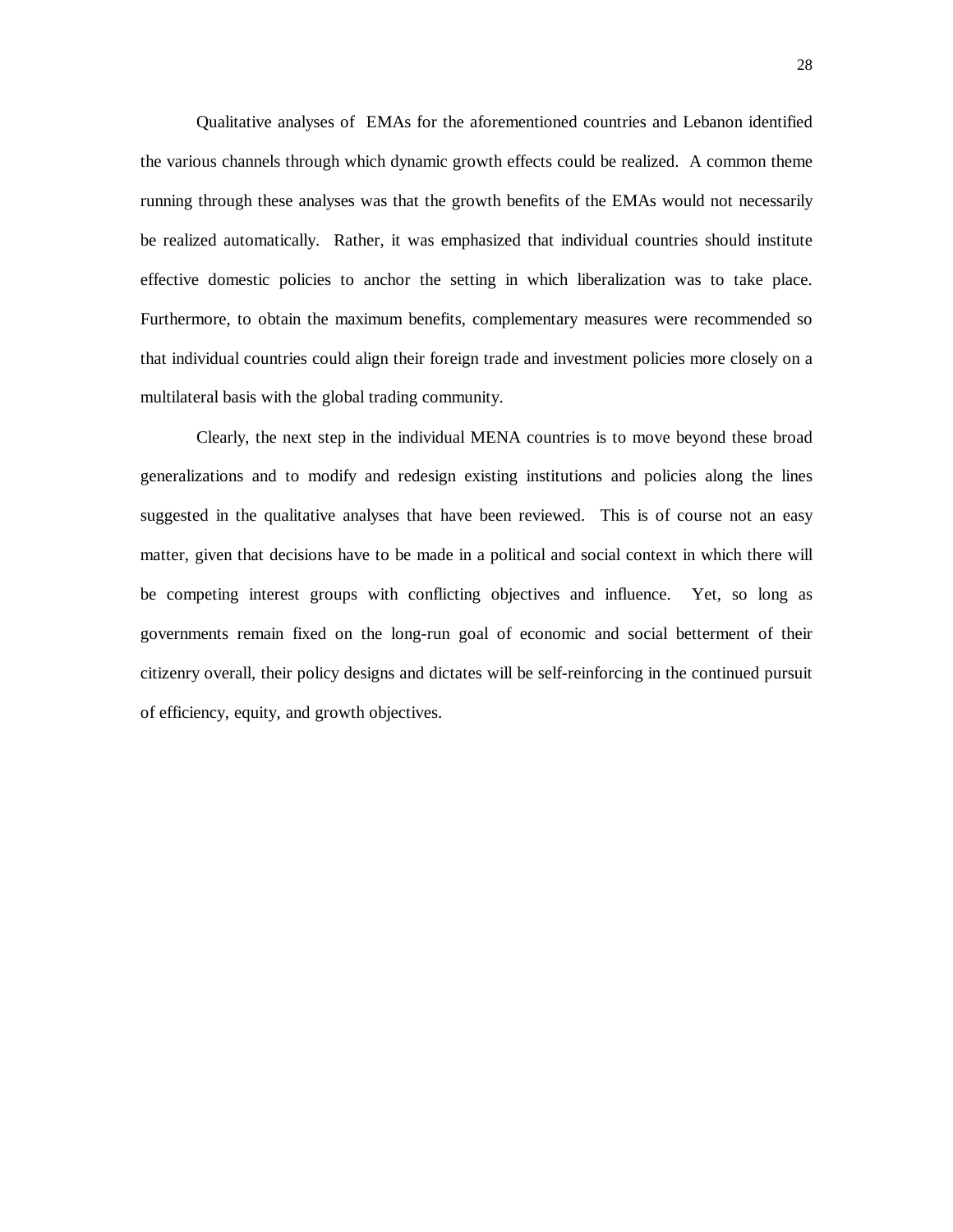## **Table 1 Ex Ante CGE Modeling Results of Alternative Trade Liberalization Scenarios for Selected MENA Economies**

| <b>Morocco</b>                                                                                              |                     |      |      |
|-------------------------------------------------------------------------------------------------------------|---------------------|------|------|
| <b>Rutherford, Ruström, and Tarr (1993)</b> – Based on 39-sector CGE model, with constant returns to scale, |                     |      |      |
| a 1980 Social Accounting Matrix, 1991 tariffs adjusted for duties collected, VAT replacement tax to offset  |                     |      |      |
| loss of tariff revenue, Armington assumption but fixed terms of trade, and high (H), medium (M), and low    |                     |      |      |
| (L) elasticity of supply in resource sectors.                                                               |                     |      |      |
|                                                                                                             | % Change in Welfare |      |      |
| <b>Scenarios</b>                                                                                            | H                   | M    |      |
| Unilateral removal of import protection against all imports                                                 | 3.12                | 2.37 | 2.06 |
| Free trade agreement with the EU, including increased export                                                |                     |      |      |
| prices for citrus fruits and vegetables                                                                     | 2.28                | 1.52 | 120  |

**Tunisia**

**Rutherford, Ruström, and Tarr (1995)** – Based on 19-sector CGE model, with constant returns to scale, 1990 input-output matrix, 1993 tariff rates adjusted for duty collections, VAT replacement tax to offset loss of tariff revenue, Armington assumption, and allowance for harmonization of standards with the EU and improvements in the trading environment through more efficient telecommunications and financial services. Short-run with sector-specific capital and long-run with mobile capital.

|                                                                  | <b>%Change in Welfare</b> |                 |
|------------------------------------------------------------------|---------------------------|-----------------|
| <b>Scenarios</b>                                                 | <b>Short Run</b>          | <b>Long Run</b> |
| Elimination of tariffs on all imports from EU                    | 0.50                      | 1.56            |
| Elimination of NTBs on all imports from EU                       | 0.08                      | 0.15            |
| Improved access to agricultural markets in EU                    | 0.20                      | 0.14            |
| Harmonization of standards                                       | 1.14                      | 1.31            |
| Improvements in efficiency of trade related activities           | 1.20                      | 1.33            |
| All expected effects from an FTA with the EU                     | 3.11                      | 4.65            |
| FTA with the EU plus 100% across-the-board tariff liberalization | 3.71                      | 5.33            |

**Tunisia Brown, Deardorff, and Stern (1997)** – Based on 29-sector CGE model, with perfect competition in the agricultural sector and monopolistic competition with free entry in the manufacturing and services sectors, 1990 input-output matrix and base year for other data, pre-Uruguay official (statutory) tariff rates, revenues from tariffs assumed to be redistributed to consumers, and endogenous allowance for economies of scale and product variety. The model has eight countries/regions, including Tunisia, Greece/Portugal/Spain, France/Italy, and the rest of the EU.

|                                                 | <b>Percentage Changes</b> |         |                  |                                  |
|-------------------------------------------------|---------------------------|---------|------------------|----------------------------------|
| <b>Scenarios</b>                                | <b>Terms of</b><br>Trade  | Welfare | <b>Real Wage</b> | <b>Real Return</b><br>to Capital |
|                                                 |                           |         |                  |                                  |
| Free trade, with sector-specific capital: trade | $-5.0$                    | $-0.2$  | 2.5              | 6.6                              |
| only                                            |                           |         |                  |                                  |
| Free trade with sectorally mobile capital:      | $-4.9$                    | 3.3     | $-1.7$           | 6.5                              |
| trade only                                      |                           |         |                  |                                  |
| Free trade with sectorally mobile capital:      | $-7.0$                    | $-0.1$  | 4.6              | 7.1                              |
| trade and FDI                                   |                           |         |                  |                                  |
| Free trade with sector specific capital: trade  | $-5.1$                    | 0.9     | 3.5              | 6.6                              |
| and FDI                                         |                           |         |                  |                                  |
| Free trade with sector specific capital and     | $-5.1$                    | 1.0     | 3.6              | 6.6                              |
| capital tax: trade and FDI                      |                           |         |                  |                                  |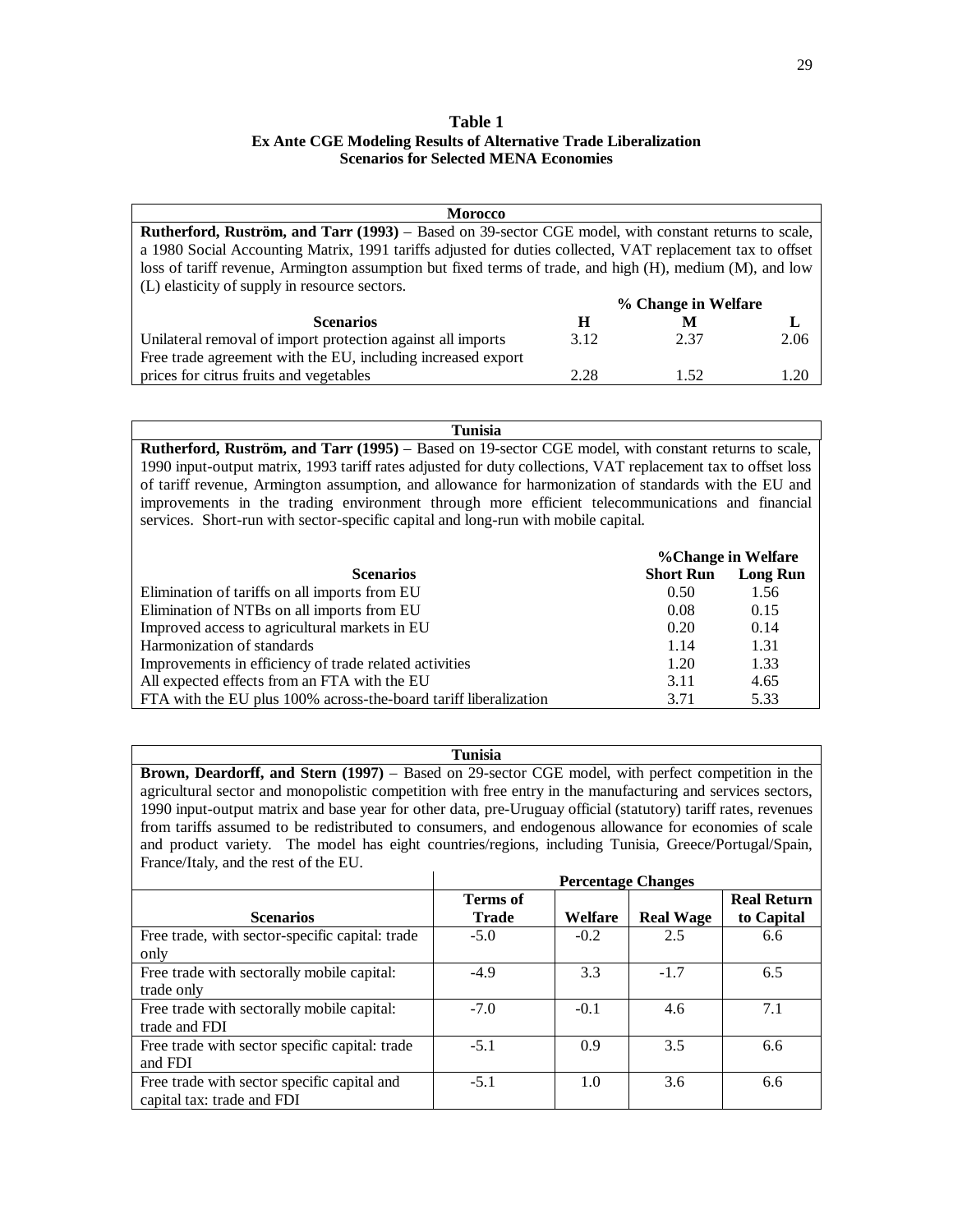# **Egypt**

**Konan and Maskus (1997)** – Based on 38-sector CGE model, with perfect competition, 1989/90 inputoutput table, 1994 trade and tariff rates based on duties collected, alternative replacement taxes to offset loss of tariff revenues, and Armington assumption. The model includes Egypt, the EU, United States, MENA, and rest-of-world. Allowance is made for reductions in administrative trade costs.

|                                                             | <b>Percentage Change</b> |                   |                             |                          |
|-------------------------------------------------------------|--------------------------|-------------------|-----------------------------|--------------------------|
| <b>Scenarios, with Prior Trade</b>                          |                          | <b>Real Wages</b> |                             | Real<br>Rental<br>Rate   |
| <b>Reform and Lump-Sum Tax Replacement</b>                  | Welfare                  | Prod.<br>Workers  | Non-Prod.<br><b>Workers</b> | <b>Mobile</b><br>Capital |
|                                                             |                          |                   |                             |                          |
| Unilateral tariff elimination against all trading partners, | 2.7                      | 8.1               | 10.4                        | 9.0                      |
| including lower red-tape costs of imports                   |                          |                   |                             |                          |
| Reduction of red-tape costs of imports and exports          | 1.9                      | 4.7               | 5.7                         | 5.5                      |
| FTA with the EU                                             | 1.9                      | 6.5               | 8.1                         | 7.3                      |
| FTA with the EU, U.S., and MENA and common 10%              | 2.4                      | 7.1               | 9.0                         | 8.0                      |
| tariff on imports from ROW                                  |                          |                   |                             |                          |

| Egypt                                                                                                     |                     |  |
|-----------------------------------------------------------------------------------------------------------|---------------------|--|
| <b>Dessus and Suwa-Eisenmann (1998a)</b> – Based on 30-sector CGE model, with perfect competition, Social |                     |  |
| Accounting Matrix using 1991/92 input-output table updated to 1995, single household with homogeneous     |                     |  |
| labor, three different capital stocks, and four trade partners (EU, NAFTA, South-Mediterranean Rim, and   |                     |  |
| rest-of-world). The model employs sequential equilibria running for the period, 1995-2010.                |                     |  |
|                                                                                                           |                     |  |
|                                                                                                           | %Change in Welfare  |  |
| <b>Scenarios</b>                                                                                          | from Benchmark 2010 |  |
| 1. Benchmark scenarios for growth, 1995-2010                                                              |                     |  |
| 2. Reduction of import tariffs on EU manufactures                                                         | $-0.18$             |  |
| 3. Scenario 2 plus EU capital transfers to Egypt and more secure market                                   |                     |  |
| access in EU for Egyptian exports of manufactures                                                         | $-0.49$             |  |
| 4. Scenario 3 plus export-led externality that increases capital and labor                                |                     |  |
| productivity                                                                                              | 5.24                |  |
| 5. Scenario 4 plus unilateral liberalization with rest-of-world                                           | 4.60                |  |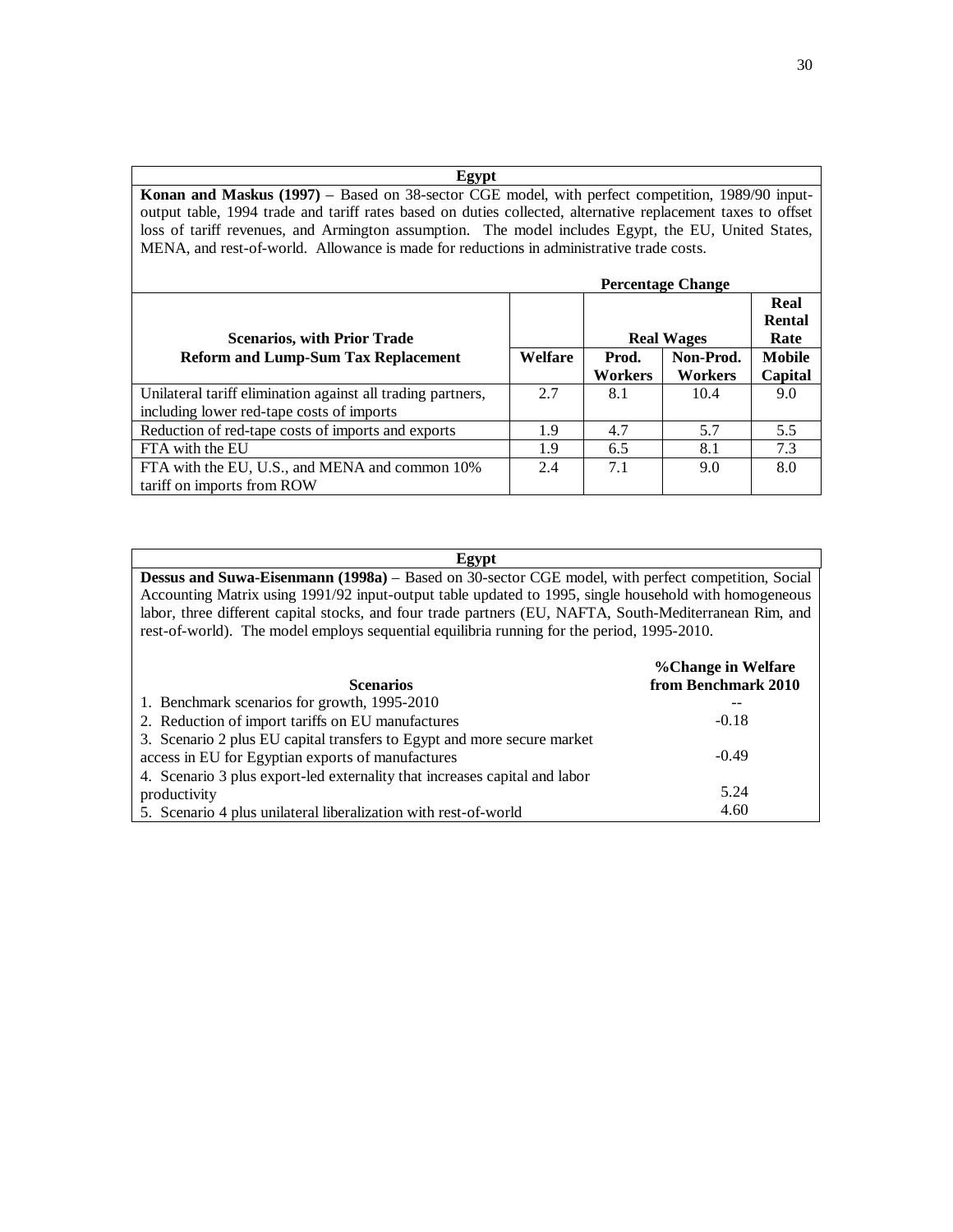#### **References**

- Brown, Drusilla K., Alan V. Deardorff, and Robert M. Stern. 1997. "Some Economic Effects of the Free Trade Agreement between Tunisia and the European Union," in Galal and Hoekman.
- Brunetti, Aymo, Gregory Kisunko, and Beatrice Weder. 1998. "Credibility of Rules and Economic Growth: Evidence from a Worldwide Survey of the Private Sector," *The World Bank Economic Review* 12: 353-84.
- Deardorff, Alan V. and Robert M. Stern. 1994. "Multilateral Trade Negotiations and Preferential Trading Arrangements," in Alan V. Deardorff and Robert M. Stern (eds.), *Analytical and Negotiating Issues in the Global Trading System*. Ann Arbor: University of Michigan Press.
- Dessus, SJbastien and Akiko Suwa-Eisenmann. 1998a. "Trade Integration with Europe, Export Diversification and Economic Growth in Egypt," OECD Development Centre Technical Paper No. 1938 (June) and CEPR Discussion Paper No. 1938 (July).
- Dessus, SJbastien and Akiko Suwa-Eisenmann. 1998b. "Trade Integration with Europe and Labour Reallocation in the Southern Mediterranean Countries: The Case of Egypt," OECD Development Centre, Paris, processed.
- Fernandez, Raquel and Jonathan Portes. 1998. "Returns to Regionalism: An Analysis of Nontraditional Gains from Regional Trade Agreements," *The World Bank Economic Review* 12:197-220.
- Francois, Joseph. 1997. "External Bindings and the Credibility of Reform," in Galal and Hoekman.
- Galal, Ahmed and Bernard Hoekman. 1997. "Egypt and the Partnership Agreement with the EU: The Road to Maximum Benefits," in Galal and Hoekman.
- Galal, Ahmed and Bernard Hoekman. 1997. *Regional Partners in Global Markets: Limits and Possibilities of the Euro-Med Agreements*. London and Cairo: Centre for Economic Policy Research (CEPR) and The Egyptian Centre for Economic Studies (ECES).
- Galal, Ahmed and Robert Z. Lawrence (eds.). 1998. *Building Bridges: An Egypt-U.S. Free Trade Agreement*. Washington, D.C.: Brookings Institution Press for The Egyptian Center for Economic Studies, Cairo, and the John F Kennedy School of Government, Harvard University.
- Galal, Ahmed and Sahar Tohamy. 1998. "Toward an Egypt-U.S. Free Trade Agreement: An Egyptian Perspective," in Galal and Lawrence (eds.).
- Hall, Robert E. and Charles I. Jones. 1998. "Why Do Some Countries Produce So Much More Output per Worker than Others?" Department of Economics, Stanford University, processed.